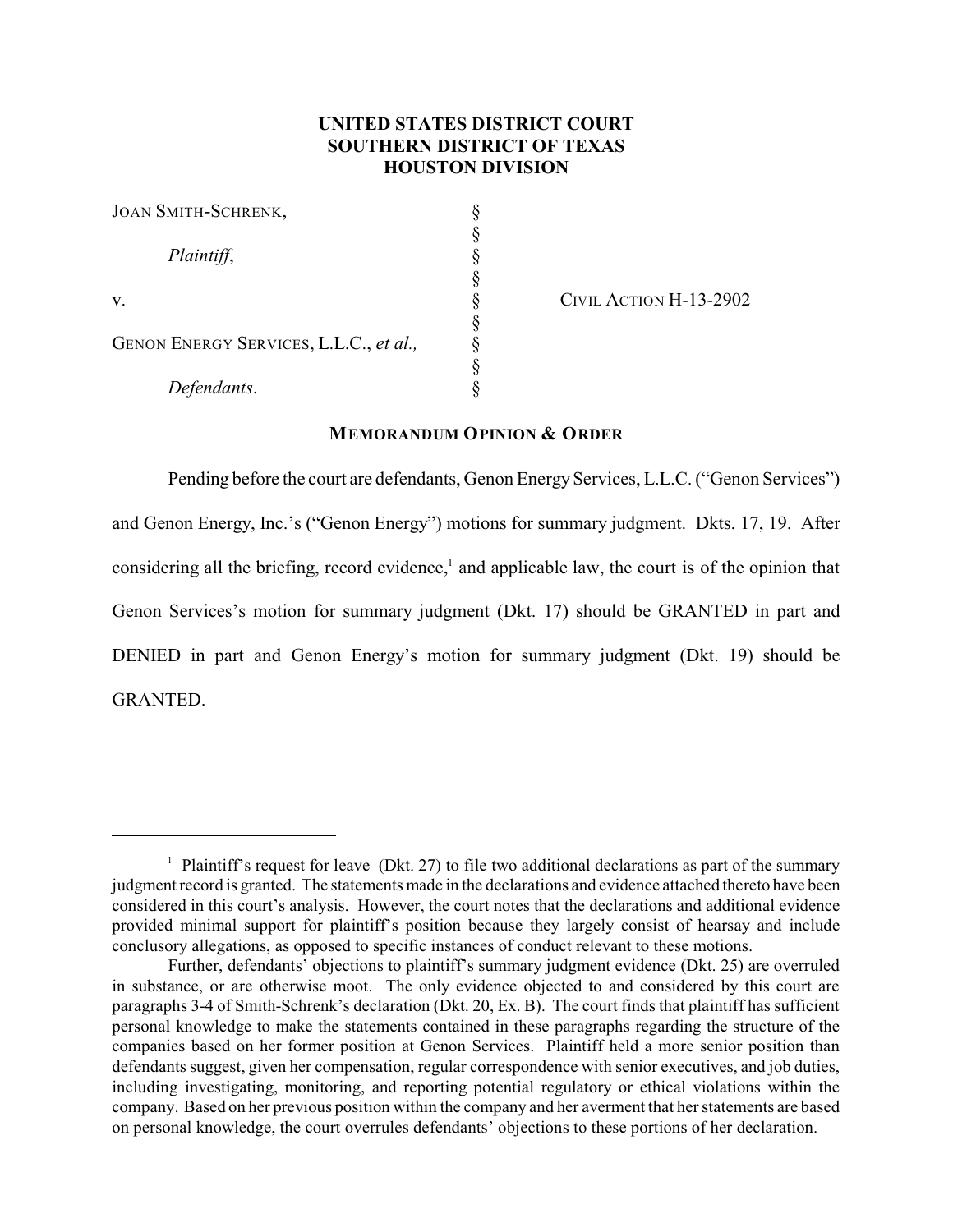### **I. BACKGROUND**

Plaintiff, Joan Smith-Schrenk was hired by Genon Services as a manager in its Ethics & Compliance ("E&C") Department in March 2010.<sup>2</sup> Her duties included investigating, monitoring, and reporting potential regulatory or ethical violations.<sup>3</sup> Plaintiff's position required "excellent" communication skills" because she regularly corresponded with employees, including senior level executives.<sup>4</sup> Jane Champion, the director of Genon Services's E&C Department, was plaintiff's immediate supervisor.<sup>5</sup> Champion reported to the general counsel, Michael Jines.<sup>6</sup>

The E&C Department was consistently busy, requiring plaintiff to work 50-60 hours per week.<sup>7</sup> Champion, however, worked a reduced schedule of approximately 26 hours per week, which she negotiated as a term of her employment with Genon Services.<sup>8</sup> According to Genon Services, this reduced schedule caused consternation among the lower level employees of the E&C Department, including plaintiff.<sup>9</sup> Soon after beginning her employment, plaintiff complained to

 $\overline{\phantom{a}^3}$  *Id.* 

 $^{4}$  *Id.* at pp. 3-4.

 $\delta$  *Id.* 

<sup>&</sup>lt;sup>2</sup> Dkt. 17, App'x 2, Declaration of Karen Morrison,  $\P$ 3.

<sup>&</sup>lt;sup>5</sup> Dkt. 17, App'x 1, Declaration of Michael Jines ("Jines Dec."),  $\P$ 2.

*Id.* at App'x 1, Declaration of Jane Champion ("Champion Dec."), [3; Dkt. 17, App'x 5, Deposition of Joan Smith-Schrenk ("Smith Dep."), p. 235.

<sup>&</sup>lt;sup>8</sup> Champion Dec. ¶3.

<sup>&</sup>lt;sup>9</sup> Dkt. 17, App'x 3, p. 43; Smith Dep., pp. 235-236, 239; Dkt. 17, App'x 9, Deposition of Adriana Herrera ("Herrera Dep."), pp. 5-7, 77-78.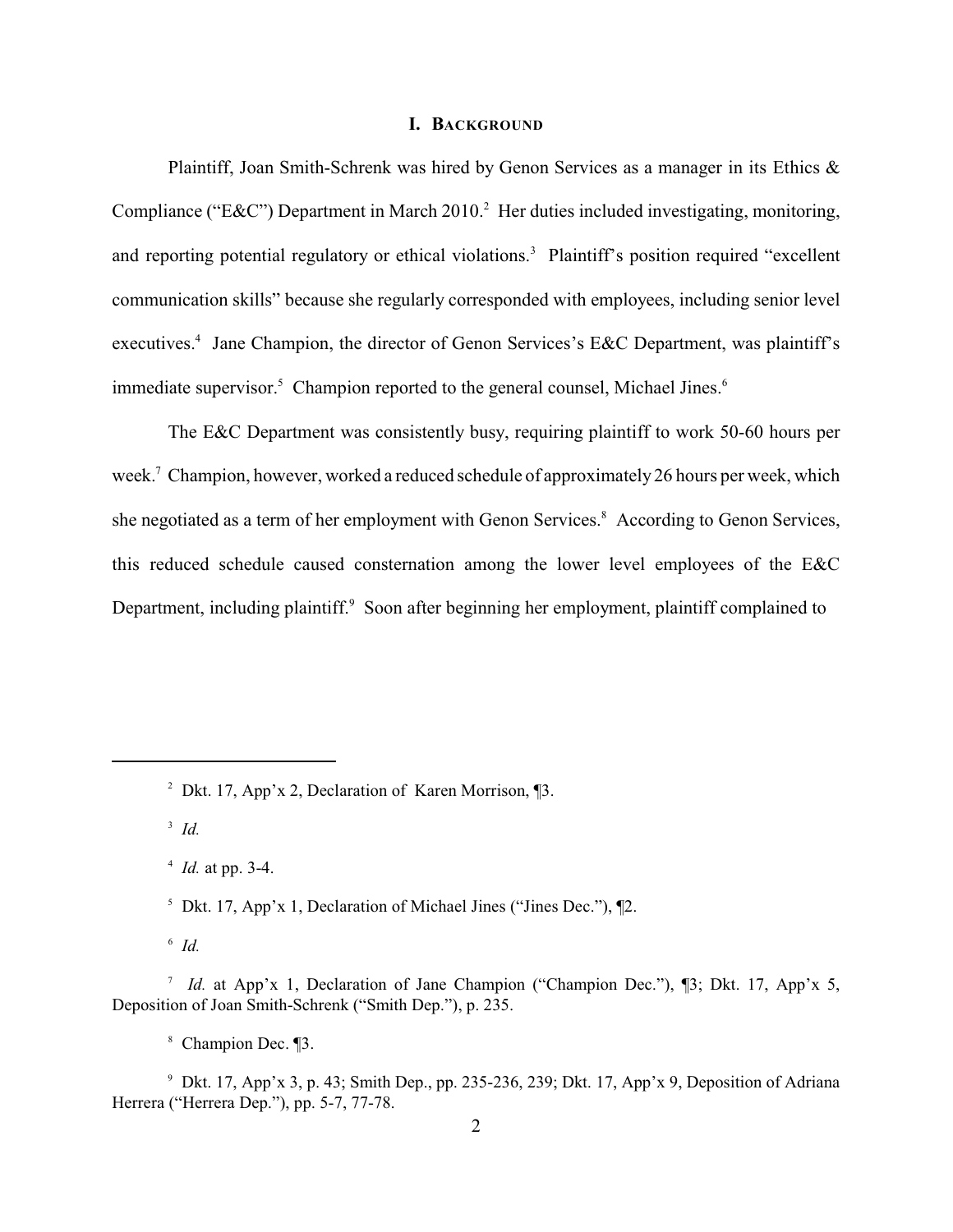employees outside of the E&C Department about the heavy workload and Champion's demanding managerial style.<sup>10</sup>

Plaintiff's work performance was generally satisfactory; however, Champion had concerns regarding plaintiff's writing style, which tended to include unnecessary details and "bizarre asides."<sup>11</sup> In March 2011, plaintiff received a high annual review from Champion, who noted that plaintiff met all expectations.<sup>12</sup> By September 2011, however, Champion gave plaintiff her mid-year evaluation and provided a development plan aimed at correcting plaintiff's communication and time management issues.<sup>13</sup> Champion wrote: "I would like to see you be focused, clear, concise and careful in your communications and set realistic deadlines and then manage your tasks accordingly."<sup>14</sup>

In the March 2012 review, Champion noted improvement in plaintiff's performance, but also reiterated that plaintiff needed to maintain such improvement by meeting deadlines and communicating concisely.<sup>15</sup> The review indicated that plaintiff had only met "most expectations."<sup>16</sup>

- <sup>12</sup> Dkt. 20, App'x G, GEN 0097-0099.
- $13$  Dkt. 17, App'x 3, p. 46.
- $^{14}$  *Id.* at 8.
- <sup>15</sup> Dkt. 17, App'x 2, pp. 9-12.
- <sup>16</sup> Dkt. 20, App'x G, GEN 0091-0093.

<sup>&</sup>lt;sup>10</sup> Smith Dep., pp. 235, 239; Dkt. 17, App'x 1, Declaration of Dirk Suter,. [4.]

<sup>&</sup>lt;sup>11</sup> Dkt. 17, App'x 6, Deposition of Jane Champion ("Champion Dep."), pp. 52-53; Dkt. 17, App'x 3, p. 37; Smith Dep., pp. 107-08.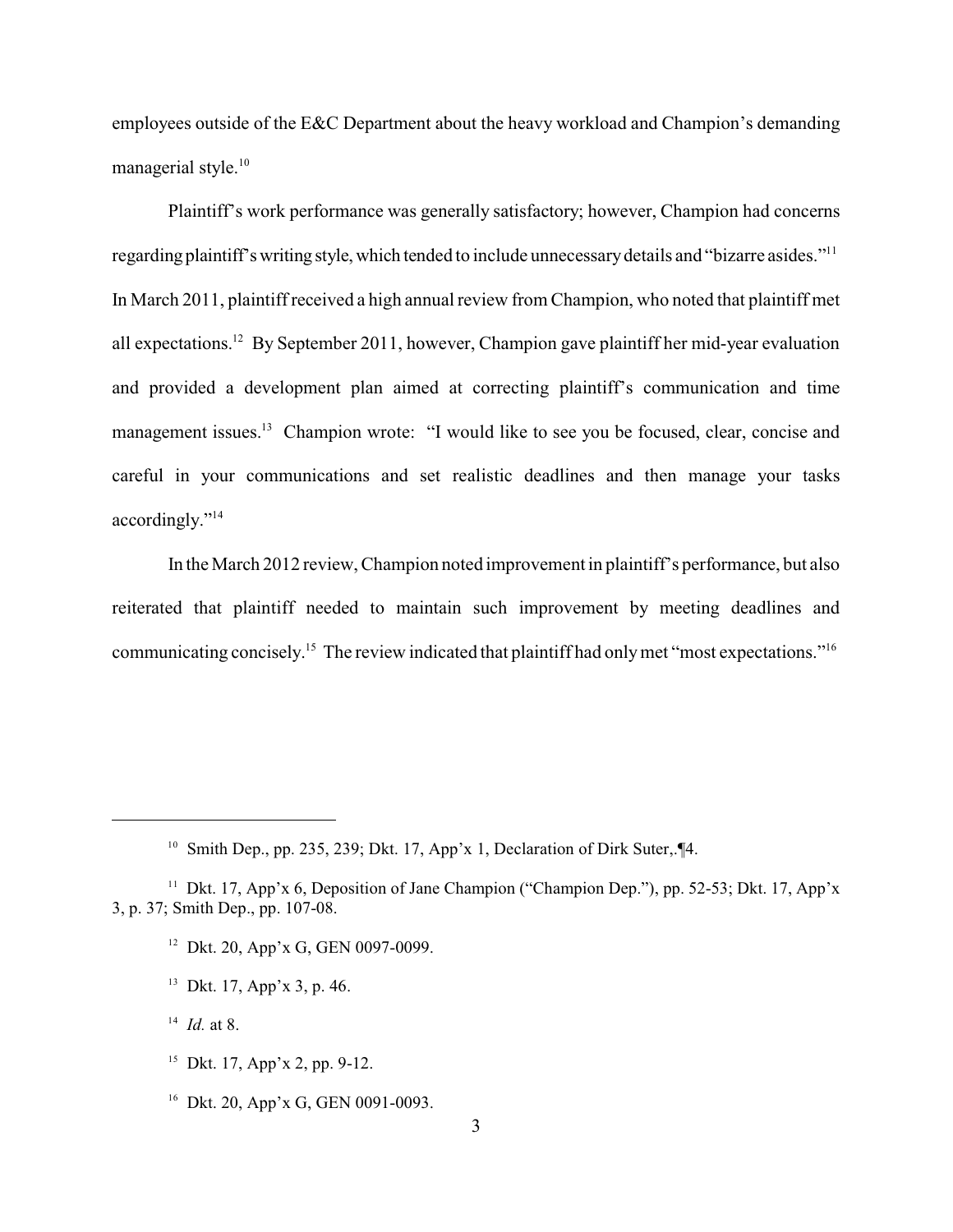Plaintiff acknowledged that she agreed with the review.<sup>17</sup> Plaintiff also received a performance salary increase around this time. $18$ 

In early 2012, plaintiff began missing more work in order to take care of her mother and her own health needs. A cyst on plaintiff's neck began enlarging, causing plaintiff concern that she might have cancer.<sup>19</sup> A biopsy was performed on January 26, 2012.<sup>20</sup> The results were inconclusive, but the doctors advised her that she should have the cyst removed as soon as possible.<sup>21</sup> Plaintiff scheduled the surgery for February 2012; however, plaintiff postponed the surgery because of the lengthy recovery time and her care-taking obligations for her mother.<sup>22</sup> Champion referred plaintiff to the surgeon that performed the removal procedure in May  $2012<sup>23</sup>$  Plaintiff often discussed her and her mother's medical issues with Champion.<sup>24</sup> According to Genon Services, Champion tried to be supportive and offer words of encouragement. $25$ 

In late March, plaintiff requested intermittent FMLA leave beginning April 4 in orderto take care of her mother.<sup>26</sup> Plaintiff maintains that Champion's reaction was immediately hostile, and

- <sup>18</sup> Dkt. 20, App'x A, Smith Dep., pp. 131-32.
- <sup>19</sup> *Id.* at 147; Dkt. 20, App'x B, Smith Dec. [6; Dkt. 20, App'x H, pp. 456, 472.
- <sup>20</sup> *Id.* at pp. 457, 472-73.
- <sup>21</sup> Smith Dep., p. 166, 171, 174; Dkt. 20, App'x H, p. 456, 472.
- <sup>22</sup> Smith Dep., pp. 147-48, 176- 235, 255; Smith Dec. **16.**
- $23$  Champion Dec.  $\P6$ .
- *Id.* 24
- <sup>25</sup> Dkt. 17, App'x 3, pp. 17-18, 58.
- <sup>26</sup> Smith Dec.  $\P$ 7; Smith Dep., p. 98; Dkt. 20, App'x G, GEN 00423.

<sup>&</sup>lt;sup>17</sup> Dkt. 17, App'x 2, p. 9.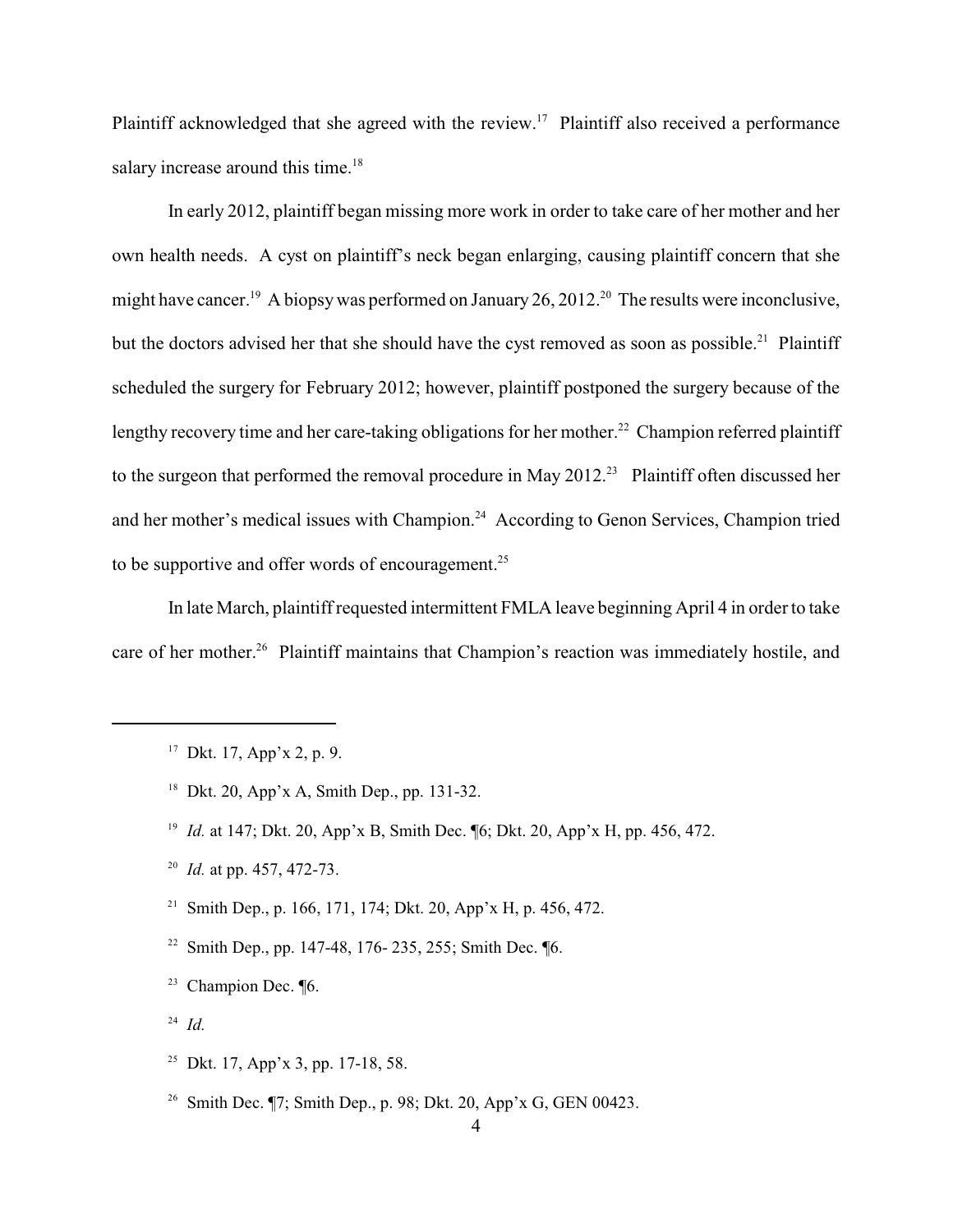Champion became visibly upset, telling plaintiff she would "get back to her."<sup>27</sup> Thereafter, plaintiff asserts that Champion remained hostile toward her leave requests. Specifically, after requesting a reduced workload, plaintiff claims that Champion, instead, increased her workload.<sup>28</sup> On another occasion, plaintiff requested permission to leave earlyto complete paperwork related to her mother's hospital stay, and Champion asked if someone else could take care of it.<sup>29</sup> Champion also emailed plaintiff asking where she was when plaintiff had already informed Champion she would be out to take care of her mother.<sup>30</sup> On April 17, plaintiff informed Champion she needed to leave by 4:00 p.m. to fill out paperwork related to her mother's funeral arrangements.<sup>31</sup> Champion scheduled a meeting at  $3:00$  p.m. and held plaintiff in the meeting until after  $4:30$  p.m.<sup>32</sup>

Despite Champion's purported hostility toward plaintiff's leave requests, Genon Services granted all of the leave requested by plaintiff.<sup>33</sup> However, many of plaintiff's absences were taken with little to no advance notice, causing disruption in the E&C Department.<sup>34</sup> Because Champion believed that plaintiff's performance was declining, she wrote a coaching-for-improvement plan in

<sup>29</sup> *Id.* at  $\sqrt{8}$ ; Smith Dep., p. 325.

<sup>30</sup> Smith Dec. ¶8; Dkt. 20, App'x F, SMITH-SCHRENK ("SS") 00067-00069; Dkt. 20, App'x G, GEN 1236.

<sup>&</sup>lt;sup>27</sup> Smith Dec.  $\P$ 7; Smith Dep., pp. 284-85.

<sup>&</sup>lt;sup>28</sup> *Id.* at pp. 277, 285-90, 309-310; Smith Dec. 112.

 $31$  Smith Dec.  $\P{11}$ .

 $32$  Smith Dep., pp. 74-82, 89; Smith Dec.  $\P{11}$ .

<sup>&</sup>lt;sup>33</sup> Dkt. 17, App'x 2, pp. 26-31; Smith Dep., p. 92.

 $34$  Champion Dec. ¶¶4-5.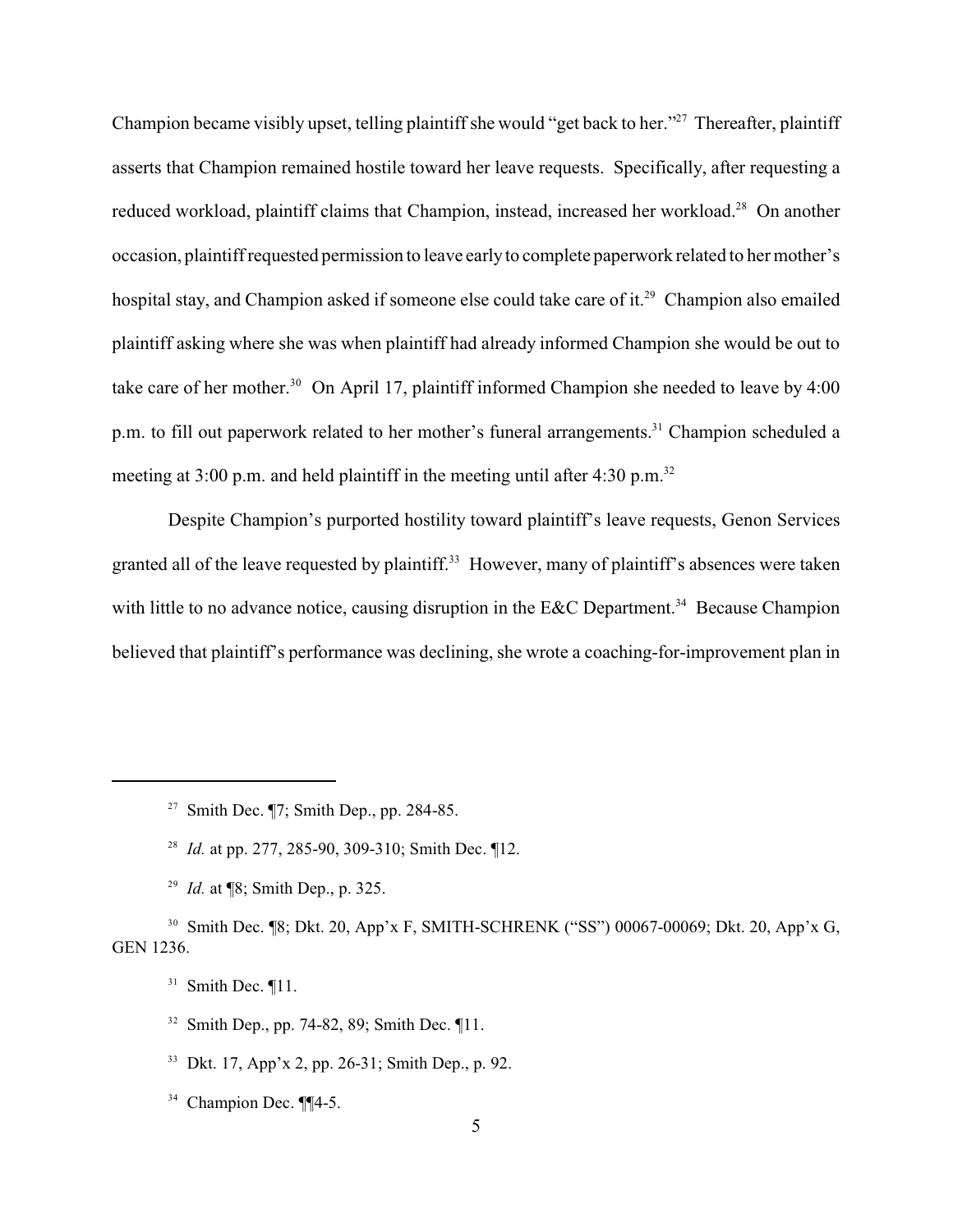April 2012.<sup>35</sup> The plan was not intended to be a disciplinary action.<sup>36</sup> Champion noted that she had confidence that plaintiff could improve her performance and meet expectations.<sup>37</sup> Champion planned to meet with plaintiff about the coaching plan on April 18, 2012.<sup>38</sup> Smith, however, did not attend work that day. Instead, she told Champion she needed to take full-time FMLA leave, effective immediately. 39

Plaintiff maintains while she was out on full-time FMLA leave, Champion continued to call and email her requiring her to perform work assignments, including updating compliance cases, revising a safety review project, and dropping off files at the office.<sup>40</sup> Plaintiff contends that she spent 20-40 hours working while on unpaid leave.<sup>41</sup>

Prior to plaintiff taking full-time leave, Champion asked her supervisor, Michael Jines, if she could hire a temporary employee given plaintiff's frequent absences.<sup>42</sup> After posting a temporary position for several weeks, Champion and her supervisor realized that no qualified candidates would accept this type position on a temporary basis.<sup>43</sup> However, they decided, given the workload of the

 $J^3$  *Id.* 

<sup>38</sup> Dkt. 20, App'x G, GEN 1235.

- <sup>39</sup> Dkt. 17, App'x 3, pp. 31, 55.
- <sup>40</sup> Dkt. 20, Smith Dep., pp. 44-47, 50-53, 153-65; Smith Dec.  $\P$ [14-15; Dkt. 20, App'x G, GEN 1272.
- <sup>41</sup> Smith Dep., p. 160; Smith Dec.,  $\P$ 14.
- $42$  Dkt. 17, Champion Dec.  $\P$ 7.
- <sup>43</sup> *Id.*; Jines Dec. **[6.**]

 $^{35}$  *Id.* at  $\P 4$ .

<sup>&</sup>lt;sup>36</sup> Dkt. 17, App'x 2, p. 46.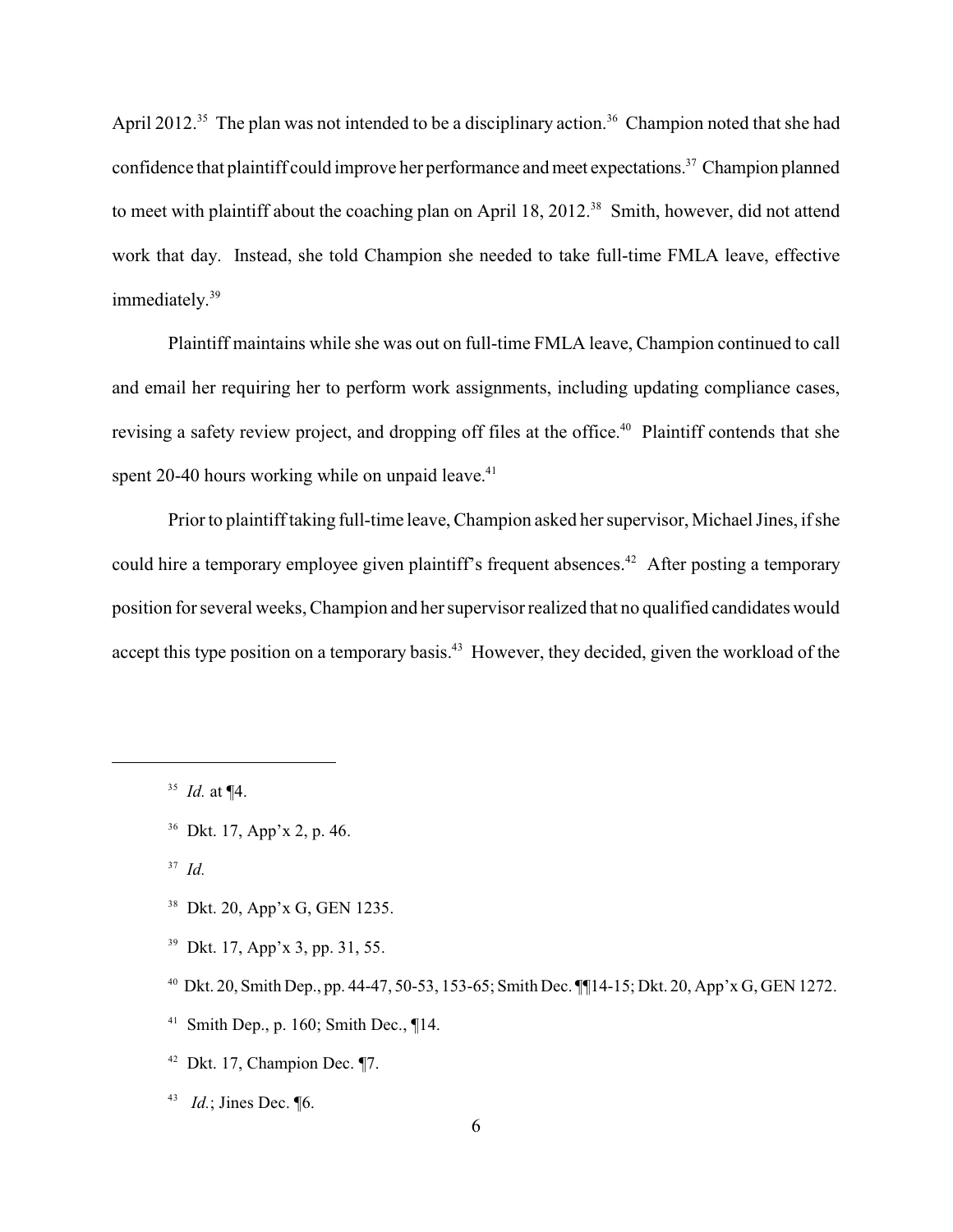E&C Department, that hiring a permanent employee was justified.<sup>44</sup> They also recognized that if plaintiff's performance problems persisted, having another permanent employee would also be helpful.<sup>45</sup> Plaintiff learned from a co-worker on May 22, 2012, while on leave, that a permanent position similar to hers had been posted on Genon Services's website.<sup>46</sup>

Plaintiff returned to work on June  $18$ ,  $2012<sup>47</sup>$  On June 20, 2012, Champion discussed the previously prepared coaching plan with plaintiff.<sup>48</sup> The plan included objectives for plaintiff to continue improvement with her communication skills, commitment to deadlines, organizational abilities, and time management.<sup> $49$ </sup> The plan also advised plaintiff that she should give 48 hours notice of absences "when possible."<sup>50</sup> Plaintiff claims this requirement was put in place for her alone.<sup>51</sup> Plaintiff also recalled that the majority of the coaching session was spent reviewing a list of absences, which were primarily medically related absences.<sup>52</sup>

After returning from leave, plaintiff also learned that Genon Services was planning to hire another employee in a position equivalent to hers when she saw paperwork on Shawn Oiler's desk.<sup>53</sup>

- <sup>47</sup> Dkt. 17, App'x 2, p. 24.
- <sup>48</sup> *Id.* at pp. 39-41, 43-46; Champion Dec. 113.
- <sup>49</sup> Dkt. 17, App'x 2, pp. 43-46.

 $^{50}$  *Id.* at p. 45.

- $51$  Dkt. 20, Smith Dec.  $\P$ 19.
- <sup>52</sup> Dkt. 20, App'x C, Deposition of Jane Champion, pp. 75-80; Smith Dec.  $\Pi$ 19.

<sup>&</sup>lt;sup>44</sup> Champion Dec. ¶7; Jines Dec. ¶6.

<sup>&</sup>lt;sup>45</sup> *Id.* 

<sup>&</sup>lt;sup>46</sup> Smith Dep., pp. 149-50, 205-06, 280; Smith Dec. ¶17; Dkt. 20, App'x G, GEN 1053-1055.

<sup>&</sup>lt;sup>53</sup> Smith Dep., p. 322.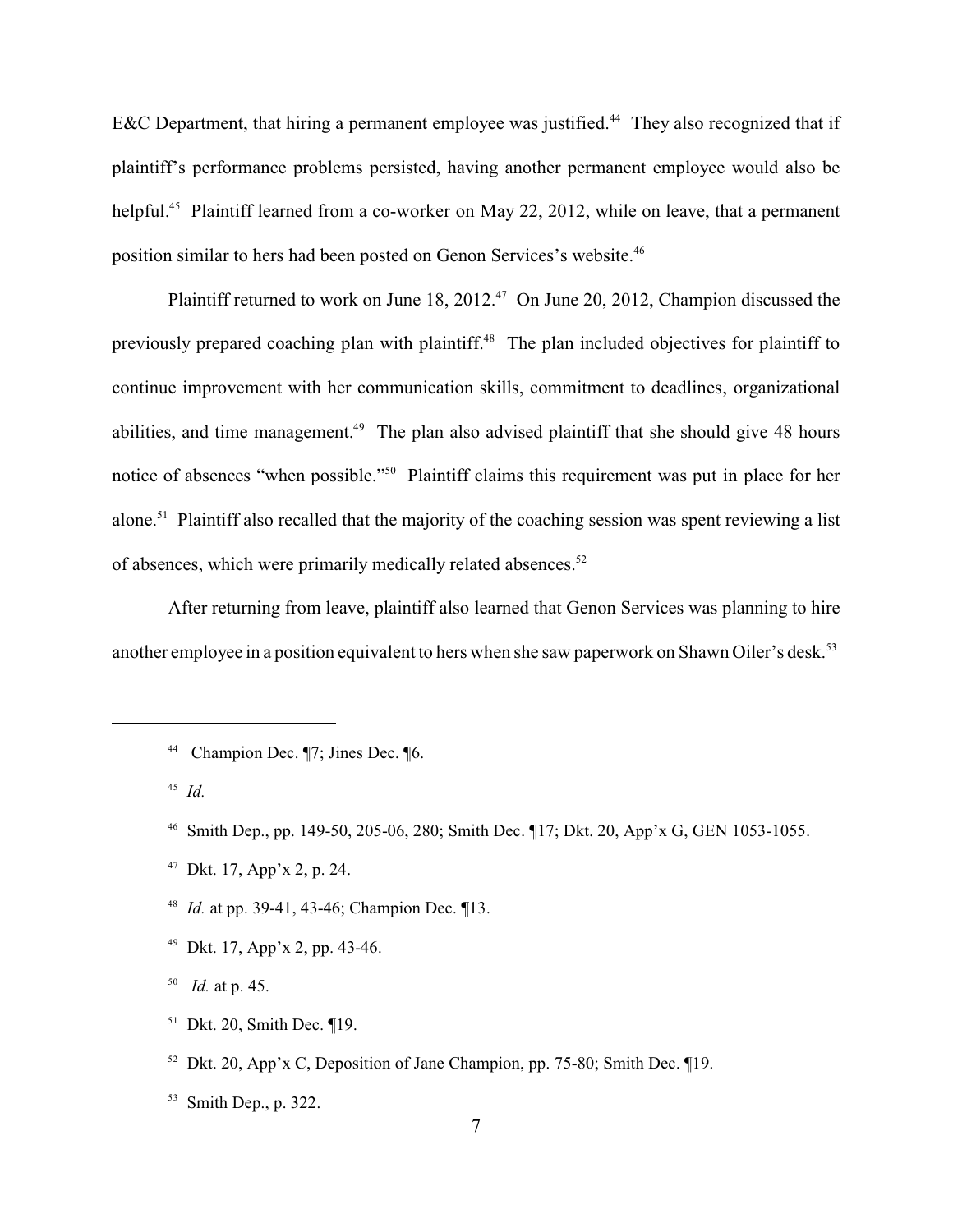On June 25, Oiler noted:

Ifollowed-up with Jane this morning. At this time, they can't make a decision. They need a little more time to evaluate the situation with Joan<sup>[]</sup>. As such, I recommended that we place the req on Hold for now until a final decision could be made. Jane called Caleb and let him know that we need a bit more time before a final decision could be made. We'll stay in contact with him and send updates as they occur. 54

Plaintiff maintains that Genon Services delayed the hiring of the new employee because they

expected she would quit or be terminated. Plaintiff cites to different notes from Shawn Oiler on June

18, 2012, which provided:

I spoke to Jane Champion to determine if she was ready to make a final hiring decision regarding Caleb. While she did follow-up with some of Caleb's former Managers & Supervisors and Mike Jines is okay with the Hire, she cannot make a decision at this time. Joan Smith returned to work this week. The return was unplanned and unexpected. She and Mike wish to evaluate the situation for the next week before making a final decision. I'll follow up with Jane next Monday.<sup>55</sup>

Moreover, plaintiff learned from other employees that Champion had been approaching

energy traders and other employees asking them to "rate" plaintiff's performance in writing.<sup>56</sup>

Plaintiff believed this was another example of her being singled out following her FMLA leave.

Three weeks after her return, plaintiff resigned.<sup>57</sup> Plaintiff believed she was going to be fired, so she

tendered her resignation letter on July 9, 2012, citing the hostile work environment Champion had

created following her FMLA approved absences and medical issues.<sup>58</sup>

<sup>58</sup> Dkt. 20, App'x G, GEN 0104; Smith Dec.  $\P$ 18.

 $54$  Dkt. 20, App'x G, GEN 1057.

 $^{55}$  *Id.* 

<sup>&</sup>lt;sup>56</sup> Dkt. 20, App'x D, Deposition of Mary West, p. 32; Smith Dep., pp. 269-73; Dkt. 20, App'x G, GEN 1433-1434.

<sup>&</sup>lt;sup>57</sup> Dkt. 17, App'x 3, p. 3; *id.*, App'x 4, p. 6.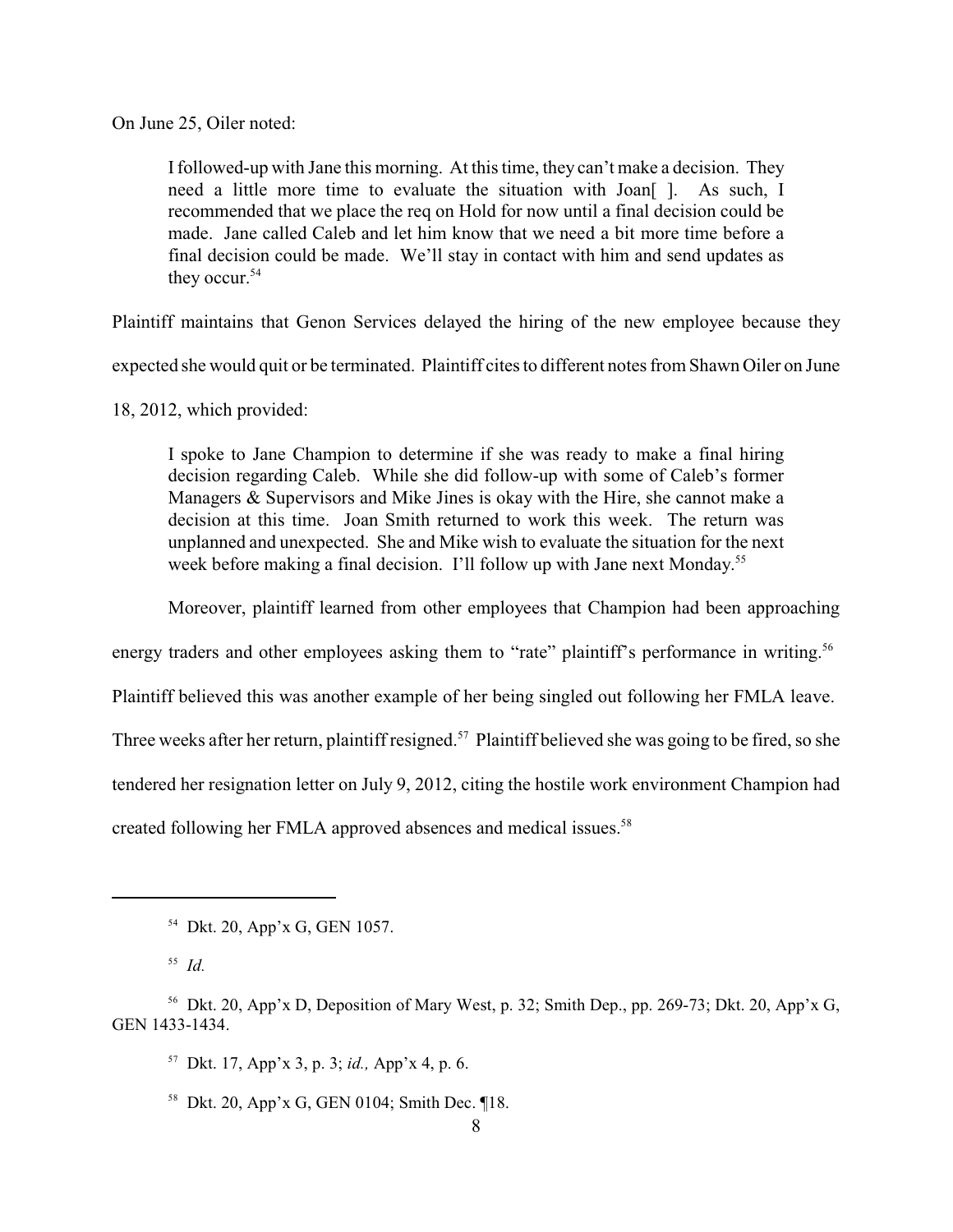Plaintiff filed the instant lawsuit on October 1, 2013. Dkt. 1. Plaintiff alleged causes of action under the Family Medical Leave Act ("FMLA") and the Americans with Disability Act ("ADA"), including FMLA retaliation and harassment resulting in a hostile work environment, FMLA interference, FMLA retaliation resulting in constructive discharge, ADA discrimination and harassment resulting in a hostile work environment, and ADA discrimination resulting in constructive discharge. Dkts. 1, 20. Specifically, plaintiff claims she was constructively discharged and retaliated against for taking leave under the FMLA. Plaintiff further asserts that while she was on full-time FMLA leave, defendants interfered with her leave by asking her to perform 20-40 hours of work. Finally, plaintiff alleges that she also suffered a hostile work environment and was retaliated against based on her disability.

## **II. SUMMARY JUDGMENT STANDARD**

Summary judgment is proper if "the pleadings, depositions, answers to interrogatories, and admissions on file, together with the affidavits, if any, show that there is no genuine issue as to any material fact and that the moving party is entitled to a judgment as a matter of law." FED. R. CIV. P. 56©); *Carrizales v. State Farm Lloyds*, 518 F.3d 343, 345 (5th Cir. 2008). The mere existence of some alleged factual dispute between the parties will not defeat an otherwise properly supported motion for summary judgment; there must be an absence of a genuine issue of material fact. *Anderson v. Liberty Lobby, Inc.*, 477 U.S. 242, 247-48, 106 S. Ct. 2505 (1986). An issue is "material" if its resolution could affect the outcome of the action. *Burrell v. Dr. Pepper/Seven Up Bottling Group, Inc.*, 482 F.3d 408, 411 (5th Cir. 2007). "[A]nd a fact is genuinely in dispute only if a reasonable jury could return a verdict for the non-moving party." *Fordoche, Inc. v. Texaco, Inc.*, 463 F.3d 388, 392 (5th Cir. 2006).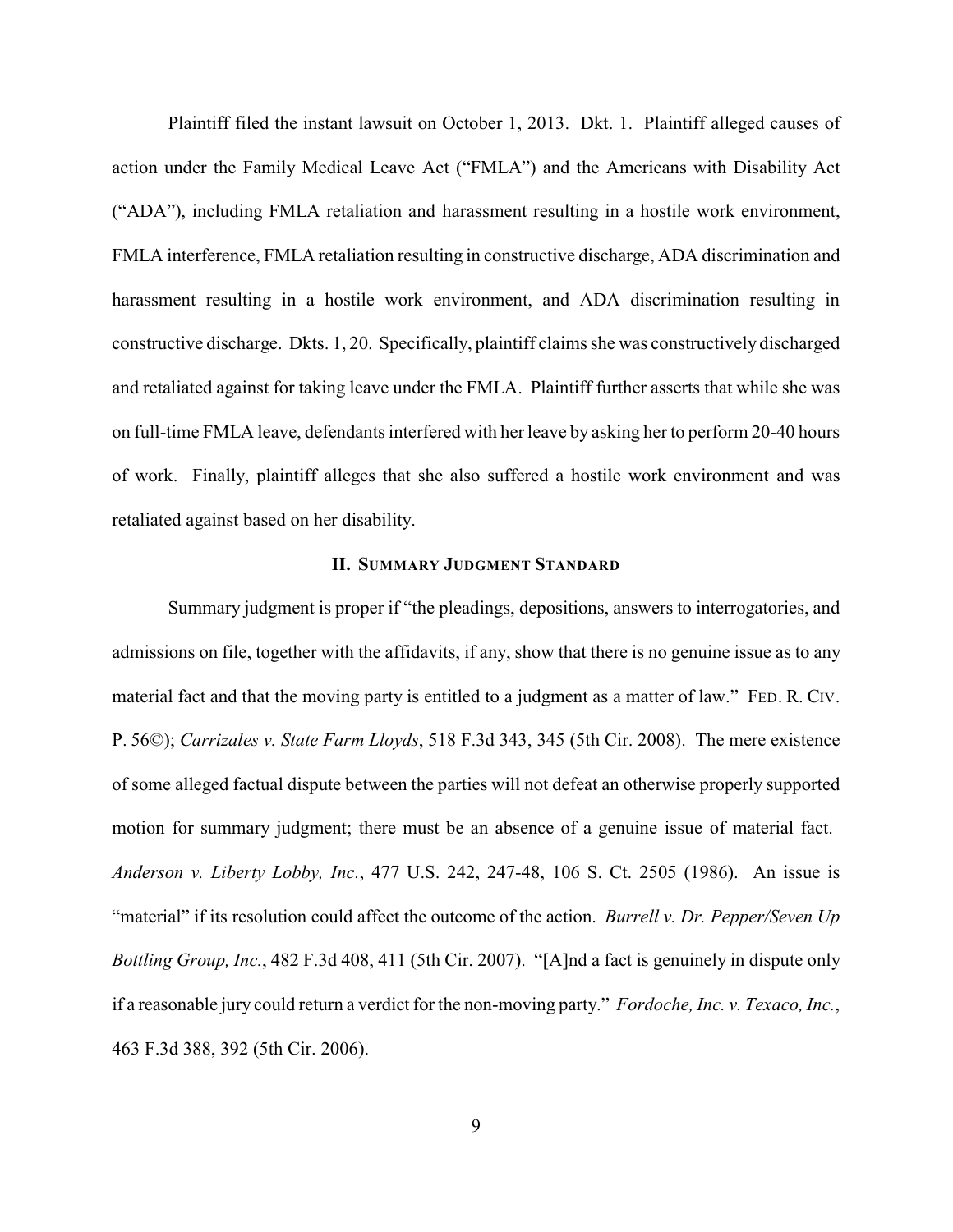The moving party bears the initial burden of informing the court of all evidence demonstrating the absence of a genuine issue of material fact. *Celotex Corp. v. Catrett,* 477 U.S. 317, 323, 106 S. Ct. 2548 (1986). Only when the moving party has discharged this initial burden does the burden shift to the non-moving party to demonstrate that there is a genuine issue of material fact. *Id.* at 322. To prevent summary judgment, "the non-moving party must come forward with 'specific facts showing that there is a genuine issue for trial.'" *Matsushita Elec. Indus. Co. v. Zenith Radio Corp.*, 475 U.S. 574, 587, 106 S. Ct. 1348 (1986) (quoting FED. R. CIV. P. 56(e)).

When considering a motion for summary judgment, the court must view the evidence in the light most favorable to the non-movant and draw all justifiable inferences in favor of the nonmovant. *Envtl. Conservation Org. v. City of Dallas, Tex.*, 529 F.3d 519, 524 (5th Cir. 2008). However, the non-movant cannot avoid summary judgment simply by presenting "conclusory allegations and denials, speculation, improbable inferences, unsubstantiated assertions, and legalistic argumentation." *TIG Ins. Co. v. Sedgwick James of Wash.*, 276 F.3d 754, 759 (5th Cir. 2002); *Little v. Liquid Air Corp.*, 37 F.3d 1069, 1075 (5th Cir. 1994) (en banc). Similarly, the moving party will not meet its burden of proof based on conclusory "bald assertions of ultimate facts." *Gossett v. Du-Ra-Kel Corp.*, 569 F.2d 869, 872 (5th Cir. 1978); *Galindo v. Precision Amer. Corp.*, 754 F.2d 1212, 1221 (5th Cir. 1985).

### **III. ANALYSIS**

#### **A. Hostile Work Environment**

Plaintiff alleges that she was subjected to a hostile working environment based on her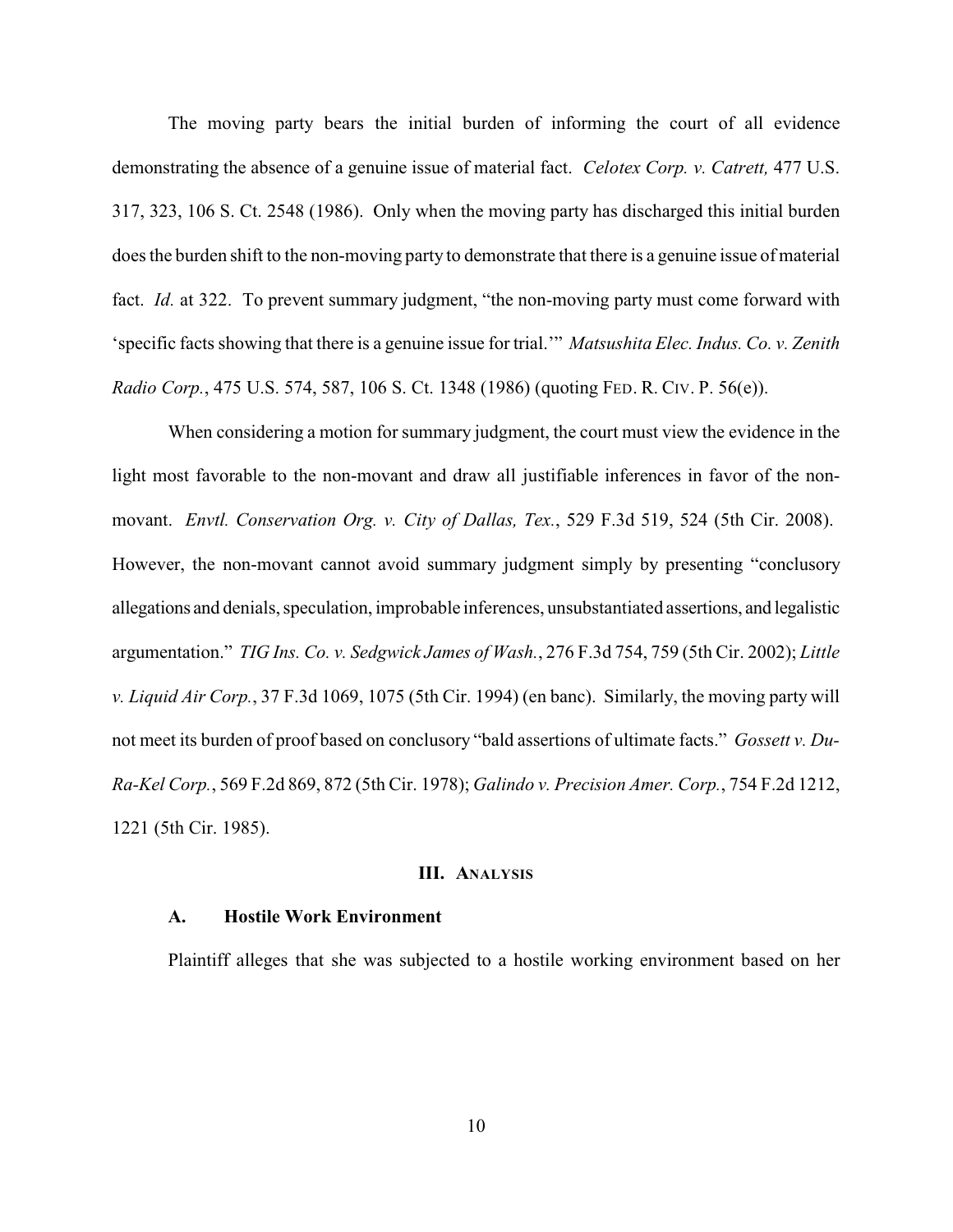disability<sup>59</sup> and her decision to take FMLA leave.<sup>60</sup> For a hostile work environment claim to prevail under a disability discrimination theory, plaintiff must prove: (1) that she belonged to a protected group; (2) that she was subjected to unwelcome harassment; (3) that the harassment complained of was based on her disability; (4) that the harassment complained of affected a term, condition, or privilege of employment; and (5) that the employer knew or should have known of the harassment and failed to take prompt, remedial action. *Flowers v. S. Reg'l Physician Services, Inc.*, 247 F.3d 229, 235-36 (5th Cir. 2001). For harassment to affect a term, condition, or privilege of employment, the harassing conduct must be sufficiently severe or pervasive to alter the conditions of employment and create an abusive working environment. *Id.* (citing *McConathy v. Dr. Pepper/Seven-Up Corp.*, 131 F.3d 558, 563 (5th Cir. 1998)). In determining whether a work environment is abusive, this court must consider the totality of the evidence, including "the frequency of the discriminatory conduct, its severity, whether it is physically threatening or humiliating, or a mere offensive utterance, and whether it unreasonably interfere[d] with an employee's work performance." *Shepherd v. Comptroller of Public Accounts of State of Tex.*, 168 F.3d 871, 874 (5th Cir. 1999). The work environment must be "both objectivelyand subjectivelyoffensive, one that a reasonable person would find hostile or abusive, and one that the victim in fact did perceive to be so." *Faragher v. City of Boca Raton*, 524 U.S. 775, 787, 118 S. Ct. 2275 (1998) (citing *Harris v. Forklift Sys., Inc.*, 510 U.S. 17, 21 (1993)).

 $59$  The court makes no determination regarding whether plaintiff suffered a disability under the ADA.

 $60$  Plaintiff has not cited to and the court has not found any case wherein a federal court has recognized a FMLA cause of action based on hostile environment harassment. Therefore, the court will construe plaintiff's hostile work environment claim under the ADA, which has been recognized by the Fifth Circuit, and will consider the FMLA evidence presented by plaintiff in relation to her ADA hostile environment claim. *Flowers v. S.. Reg'l Physician Services, Inc.*, 247 F.3d 229, 235 (5th Cir. 2001).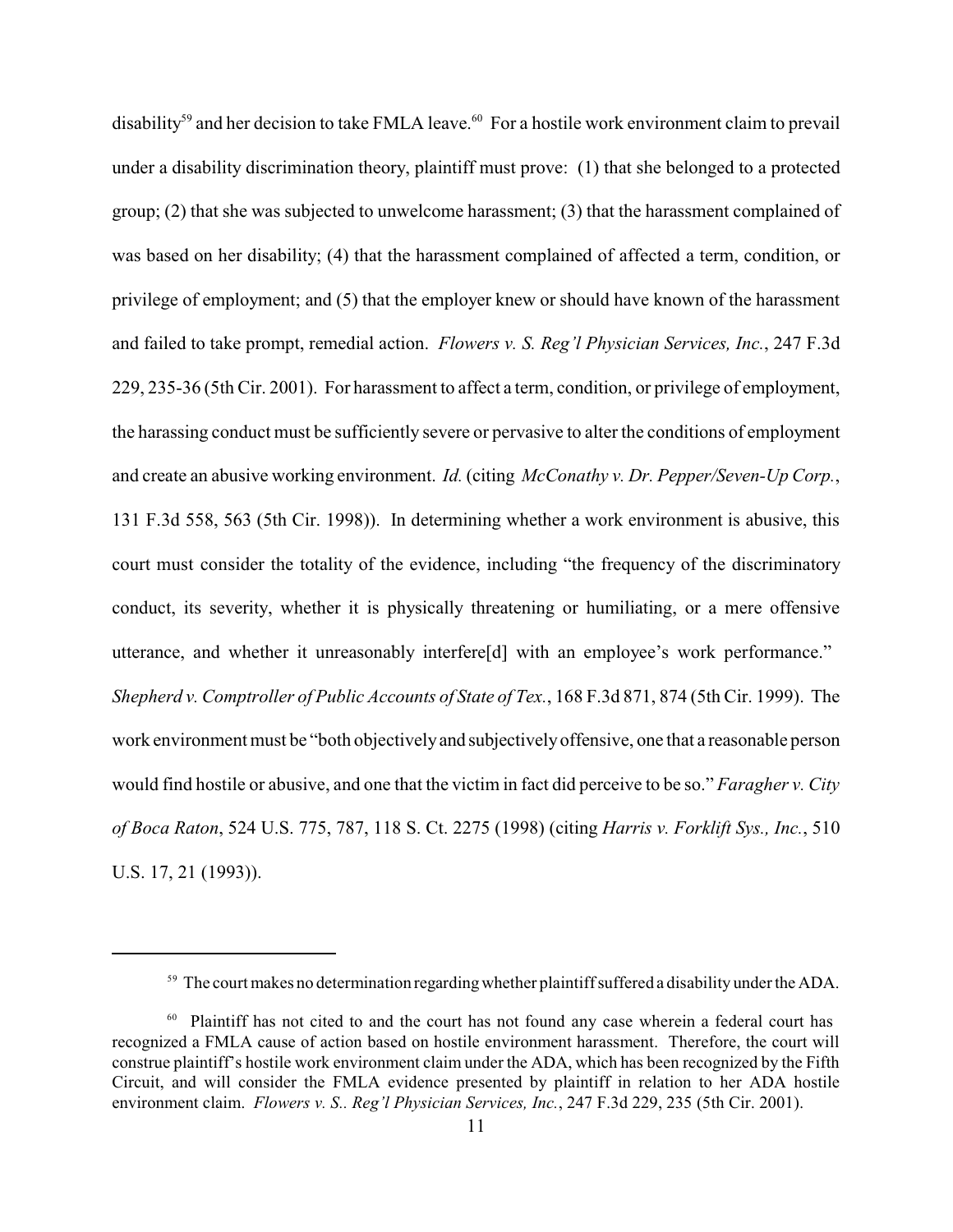The evidence proffered by plaintiff to support her hostile environment claim includes the following: (1) Champion responded hostilely to plaintiff's requests for intermittent FMLA leave by stating that she would get back to her, increasing her work load, and meeting with Human Resources regarding plaintiff, (2) Champion discussed a coaching plan to improve plaintiff's performance in emails to her supervisor, (3) Champion emailed plaintiff regarding work projects while she was on full-time leave, (4) Genon Services posted a job opening for a position equivalent to plaintiff's while she was on leave, (5) Champion approached plaintiff with a coaching plan upon her return from leave with the primary topic being absences, and (6) Champion asked other employees for evaluations regarding plaintiff's performance upon her return from leave.

Considering all of the allegations of harassment proffered by plaintiff, she has not set forth the type of repeated or extreme conduct that would constitute a hostile work environment. First, many of the instances relied upon by plaintiff do not implicate her alleged disability or FMLA leave. *Vallecillo v. U.S. Dep't of Housing & Urban Dev.*, 155 F. App'x 764, 767-68 (5th Cir. 2005) (per curiam). Forinstance, the coaching plan was prepared prior to plaintiff's FMLA leave and addressed ongoing performance issues first presented in plaintiff's 2011 performance evaluation. Also, the coaching plan was only presented to plaintiff soon after her return from leave because she unexpectedly took full-time FMLA leave, effective immediately, on the day the coaching plan was originally scheduled to be presented to her by Champion. The job posting also does not support plaintiff's position that she was being harassed on the basis of her disability. *Williams v. Merck & Co., Inc.*, 381 F. App'x 438, 440 (5th Cir. 2010) (finding no hostile work environment despite plaintiff's job being posted on recruiting website during her leave). Genon Services had legitimate reasons for posting the position, including the undisputed heavy work load in the E&C Department and plaintiff's absences. And, Champion's reactions to plaintiff's requests for FMLA leave or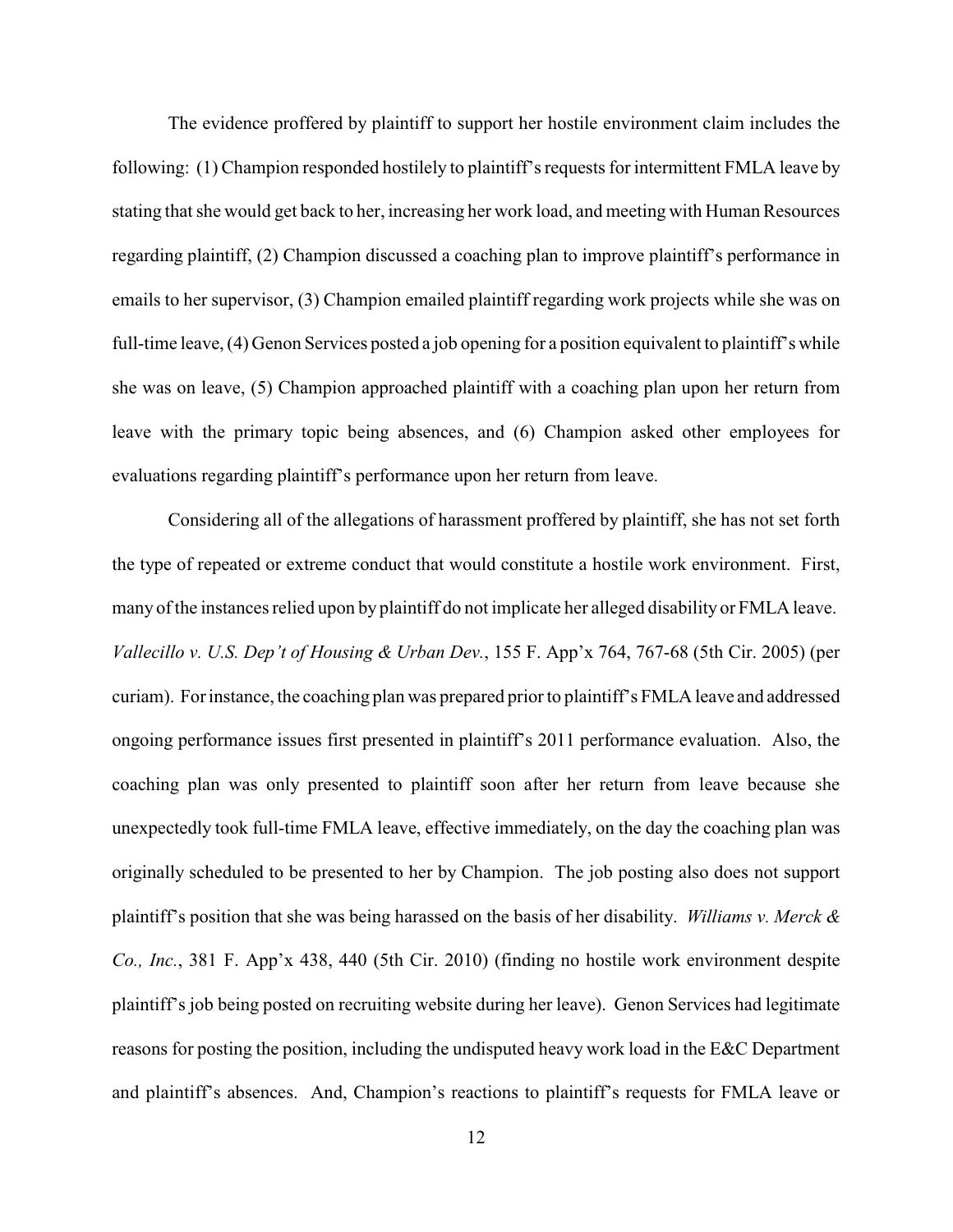emailing her while on leave, while related to her FMLA rights and disability, do not constitute severe or pervasive conduct. In fact, all of plaintiff's leave requests were granted and numerous emails show that Champion was supportive of plaintiff's leave requests during this time period.<sup>61</sup> Champion also recommended the surgeon that removed plaintiff's cyst.<sup> $62$ </sup> As to the remaining evidence, plaintiff only offers her subjective beliefs that these actions were taken as a result of her disability or FMLA leave. Even taking into account plaintiff's subjective beliefs, her work environment was not objectively hostile or abusive.

An oft-cited case in the Fifth Circuit highlights the insufficiency of plaintiff's evidence relating to her hostile work environment claim. In *McConathy v. Dr. Pepper/Seven-Up Corp.*, 131 F.3d 558 (5th Cir. 1998), the Fifth Circuit found that the alleged harassment was neither severe nor pervasive even though the plaintiff's supervisor was (1) unsupportive toward plaintiff when she needed several surgeries, (2) became angry and said she had "better get well this time" when plaintiff explained her need for additional surgery, (3) told plaintiff he would no longer tolerate her health problems, (4) complained about plaintiff's extensive use of the company's benefits, (5) pressured plaintiff to return to work before she recovered, (6) told plaintiff's co-workers to cease communicating with her, (7) transferred assignments away from plaintiff, and (8) refused to acknowledge plaintiff's presence. *Id.* at 563–64. Plaintiff here was not treated as poorly as the plaintiff in *McConathy*, yet even the allegations in *McConathy* were insufficient to support a hostile

 $61$  Dkt.20, App'x 7, GEN 0204 (March 21, 2012 email, plaintiff: "I would like to take Mon., Thurs. and Friday off the first week of April 2012"; Champion: "That's fine with me."); *id.* at GEN 0202 (March 5, 2012 email, plaintiff: "I need to be out this morning to take my mom to a med center appointment"; Champion: "Hope she is doing better."); *id.* at GEN 0205 (March 26, 2012 email, plaintiff: "My mom was admitted to the St. Lukes ER last night . . . I need to run back over there to determine if they will transfer her to another hospital or release her"; Champion: "Hope she gets better. Be careful.").

 $62$  Dkt. 17, Champion Dec.  $\P6$ .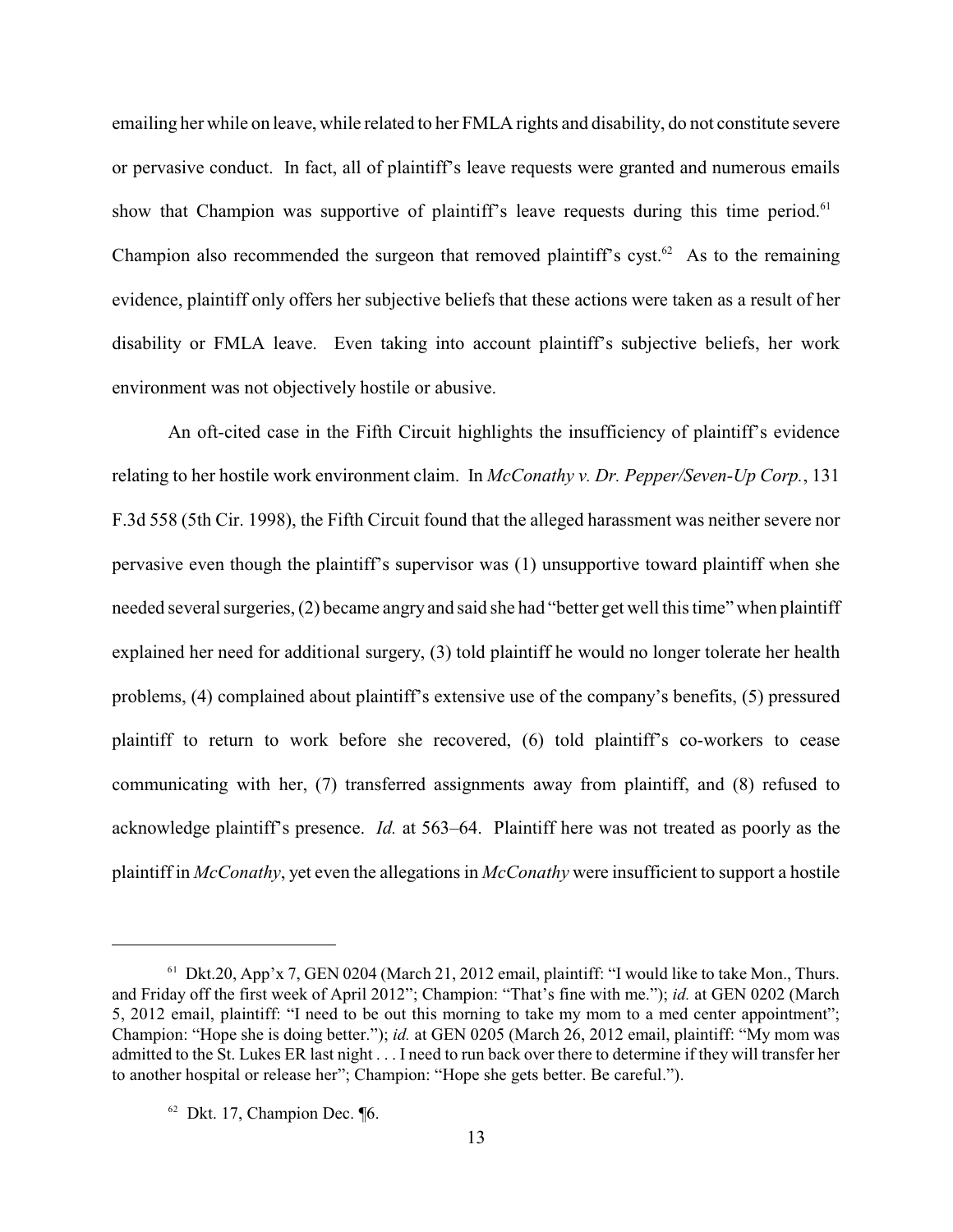work environment claim. Likewise, plaintiff's allegations do rise to the level of severe or pervasive conduct such that her work environment became hostile.

#### **B. Constructive Discharge**

For largely the same reasons, plaintiff's FMLA retaliation and disability discrimination claims must also fail because plaintiff cannot meet her prima facie case based on constructive discharge. First, plaintiff argues that Champion's emails regarding her intentions to fire plaintiff constitute direct evidence of a retaliatory or discriminatorymotive byChampion against plaintiff for exercising her rights under the FMLA. A plaintiff can prove intentional discrimination through either direct or circumstantial evidence. *Urbano v. Continental Airlines*, *Inc.*, 138 F.3d 204, 206 (5th Cir. 1998). "Direct evidence is evidence that, if believed, proves the fact of discriminatory animus without inference or presumption." *Sandstad v. CB Richard Ellis, Inc.*, 309 F.3d 893, 897 (5th Cir. 2002). Workplace comments provide sufficient evidence of discrimination if they are (1) related to the protected class of persons of which the plaintiff is a member, (2) proximate in time to the complained of adverse action, (3) made by an individual with authority over the employment decision at issue, and (4) related to the employment decision at issue. *Moss v. BMC Software, Inc*., 610 F.3d 917, 929 (5th Cir. 2010).

The relevant emails were sent from Champion to Jines on April 12 and April 17, respectively. The April  $12<sup>th</sup>$  email provides:

Mike - couple of things to mention to you before I head out for the week:

• Coaching for Improvement session with Joan - I'd like to walk you though my plans for this in our weekly meeting next Tuesday. The 3 interrelated topics are 1) her performance 2) the situation with her mom and 3) her own need for medical leave. Most of my message to her will be around item 1) her performance. She will need to seek advice from HR for the last two. I'll send you my documentation ahead of time.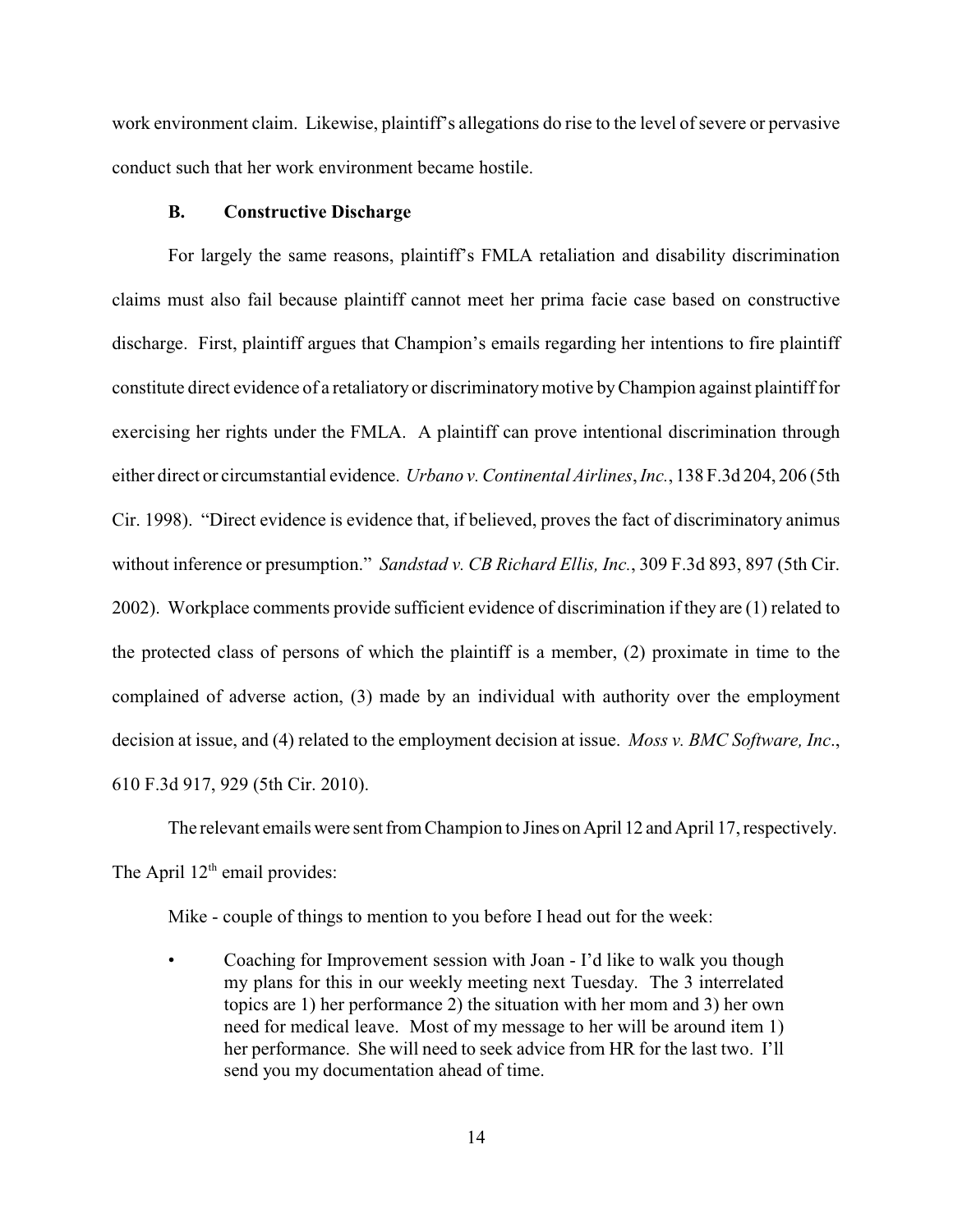- Temporary Staff the interview is scheduled for Tuesday and the person is available immediately if we give her the green light. HR has suggested that the message to Joan regarding this is we are doing it to help me get some projects done (not her). She can figure the rest out.
- Joan is aware that something is going on and is concerned about her job. I plan to have a discussion with her next Wednesday, once I'm clear you and I are on the same page.<sup>63</sup>

Thereafter, on April 17, 2012, Champion again writes to her supervisor:

Mike–As discussed, it is my hope that Joan will turn her performance around and meet expectations. However, if that does not happen, we are looking at a minimum of 90 days from tomorrow prior to termination.

Here are the basic steps I anticipate if things do not change:

- Tomorrow Coaching for Improvement
- +30 days Initial Reminder, with HR
- +30 days Final Warning and Commitment Making Period, with HR
- +30 days Termination

I hope this is not the path we are headed on, but we are at least informed at this point.<sup>64</sup>

Although the first email includes general observations about plaintiff's need for medical leave, the emails do not expressly state or even imply that her leave or medical condition was the reason for any suggested adverse action. Champion's emails to her supervisor were consistent with her plans to coach plaintiff in order to address plaintiff's ongoing performance issues, while the reference to plaintiff's medical leave understandably focused on the need for Human Resources's involvement. The email also discussed the prospect of hiring temporary staff consistent with the Genon Services's need to manage the work overflow in light of plaintiff's leave. The emails do not

<sup>&</sup>lt;sup>63</sup> Dkt. 20, App'x 7, GEN 1235.

 $^{64}$  *Id.* at GEN 1230.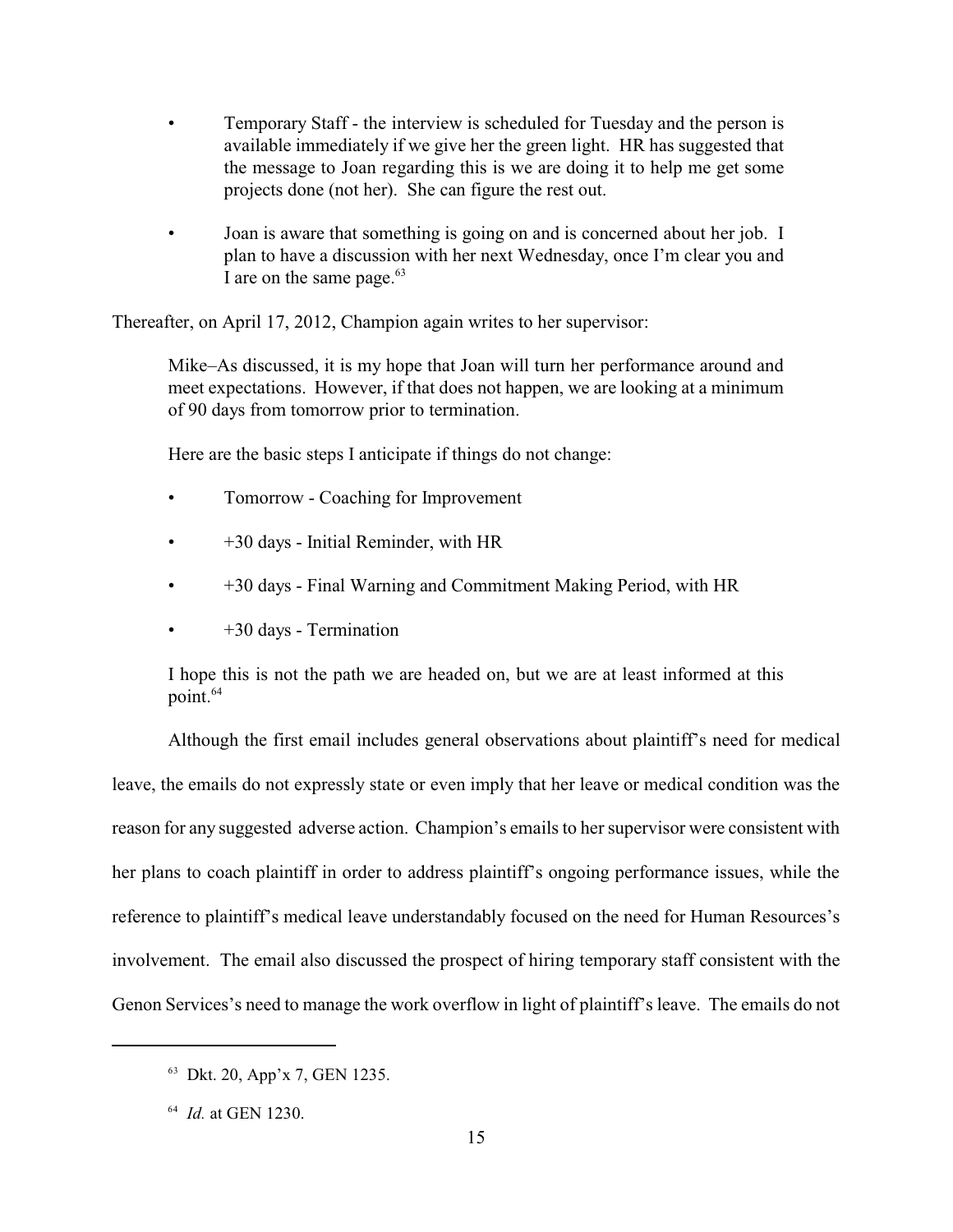directly show discrimination on the part of Champion, but rather reveal appropriate business planning given the work and staffing needs of the E&C Department. Additionally, Champion did not take the adverse action cited in these emails, rather plaintiff chose to quit and had no knowledge of these emails at the time of her decision. These communications are neither direct or unambiguous such that discriminatory animus can be shown without making inferences or presumptions regarding Champion's intent. *E.E.O.C. v. Tex. Instruments, Inc.*, 100 F.3d 1173, 1181 (5th Cir. 1996). Thus, plaintiff has failed to offer any direct evidence of discrimination.

When no direct evidence of discrimination is offered, the *McDonnell Douglas* framework requires the plaintiff to establish a *prima facie* case of discrimination, which, if established, raises a presumption of discrimination. *Rutherford v. Harris County, Tex.*, 197 F.3d 173, 179-80 (5th Cir. 1999) (citing *McDonnell Douglas Corp. v. Green*, 411 U.S. 792, 802–04, 93 S. Ct. 1817 (1973)). To make a prima facie showing of retaliation under the FMLA, the plaintiff must show that (1) she was protected under the FMLA, (2) she suffered an adverse employment decision, and (3) either she was treated less favorably than an employee who had not requested leave under the FMLA or the employer made the adverse decision because she took FMLA leave. *Hunt v. Rapides Healthcare Sys*., 277 F.3d 757, 768 (5th Cir. 2002). Similarly, to make a prima facie showing of disability discrimination under the ADA, the plaintiff must show that (1) she suffered from a disability or was regarded as disabled, (2) she was qualified for the job that she held, (3) she was subjected to an adverse employment action on account of her disability, and (4) she was replaced by a non-disabled person or was treated less favorably than non-disabled employees. *E.E.O.C. v. Chevron Phillips Chem. Co., L.P.*, 570 F.3d 606, 615 (5th Cir. 2009). Thus, in order to make the requisite prima facie showing for either claim, plaintiff must establish that she was subjected to an adverse employment action.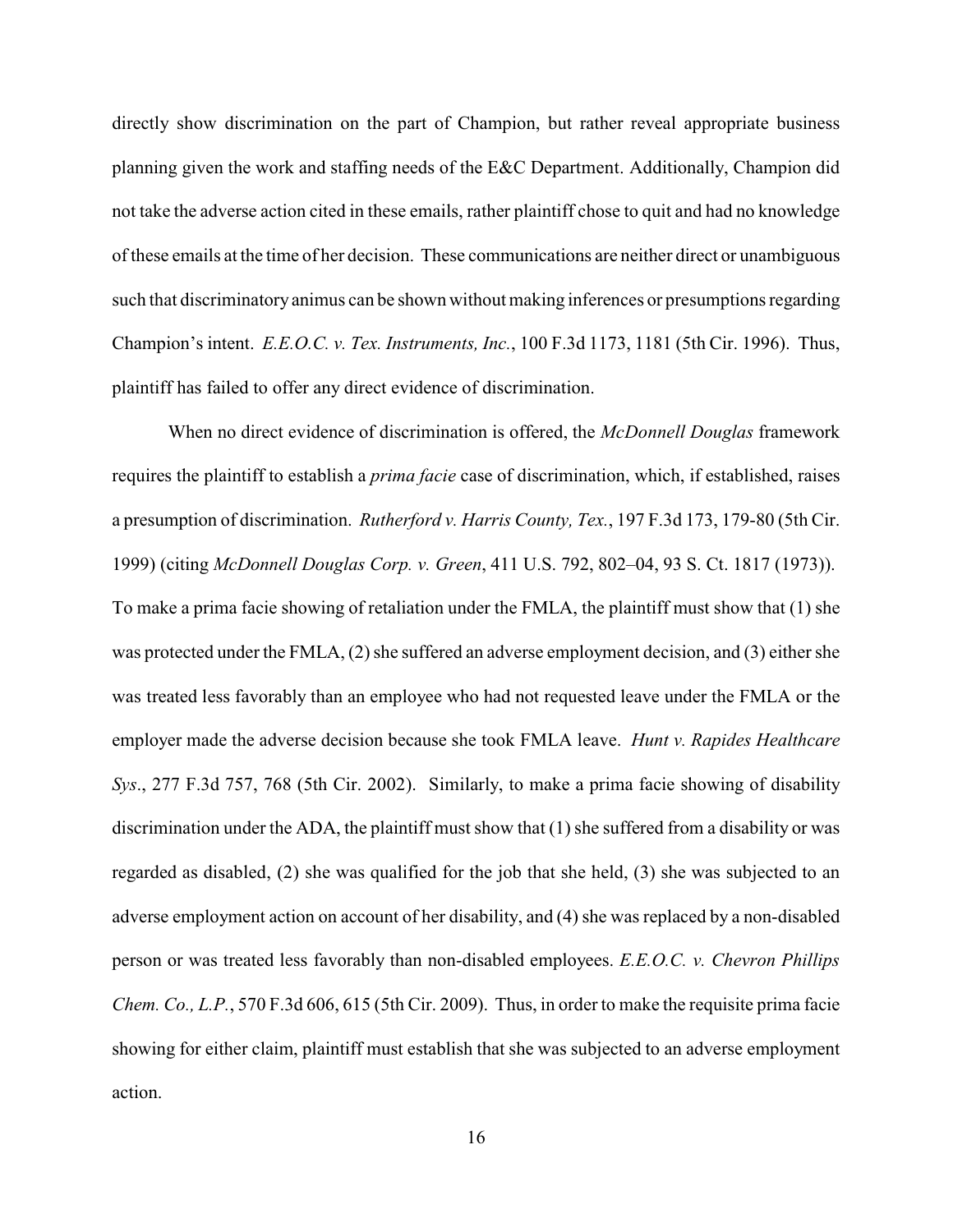In support of this element, plaintiff maintains that the discrimination and retaliation led to her constructive discharge.<sup>65</sup> Constructive discharge occurs when an employee has quit her job under circumstances that are treated as an involuntary termination of employment. *Haley v. Alliance Compressor LLC*, 391 F.3d 644, 649 (5th Cir. 2004). To prove constructive discharge, a plaintiff must prove that working conditions were so intolerable that "a reasonable person would have felt compelled to resign." *Pa. State Police v. Suders*, 542 U.S. 129, 141, 124 S. Ct. 2342 (2004). The environment must be "something more" than that present in a harassment or hostile work environment claim; a plaintiff must show a "'worse case' harassment scenario, harassment ratcheted up to the breaking point." *Id.* at 147-48.

In analyzing whether constructive discharge occurred, a court must look to the individual facts of each case without regard to the employee's subjective state of mind. *Barrow v. New Orleans S.S. Ass'n*, 10 F.3d 292, 297 (5th Cir. 1994). The following nonexclusive list of factors are relevant to the determination: (1) demotion; (2) reduction in salary; (3) reduction in job responsibilities; (4) reassignment to menial or degrading work; (5) reassignment to work under a less experienced or qualified supervisor; (6) badgering, harassment, or humiliation by the employer calculated to encourage the employee's resignation; and (7) offers of early retirement that would make the employee worse off regardless of whether the offer was accepted or not. *Id.* The resigning employee

 $65$  In her surreply, plaintiff also argues that the coaching plan should be considered an adverse action. Plaintiff cites to related cases in the Eastern District of Texas, *Perret v. Nationwide Mut. Ins. Co.*, 2012 WL 3944884 (E.D. Tex. Aug. 7, 2012) and *Pierre v. Nationwide Mut. Ins. Co.*, 2012 WL 3955128 (E.D. Tex. Aug. 7, 2012), which are wholly distinguishable from the instant case and do not stand for the proposition asserted by plaintiff. In *Pierre* and *Perret*, the two employees were not only given performance improvement plans, but the coaching plans were not legitimately based on their job performance, the employees were placed on final disciplinary warning, and the employees satisfied the coaching plans before being placed on final warning. *See e.g., Perret*, 2012 WL 3944884, at \*8. These cases do not stand for the proposition that coaching plans can be considered an adverse action, but rather consider the totality of the circumstances in analyzing plaintiffs' claims for constructive discharge. The facts presented in *Pierre* and *Perret* are not present here.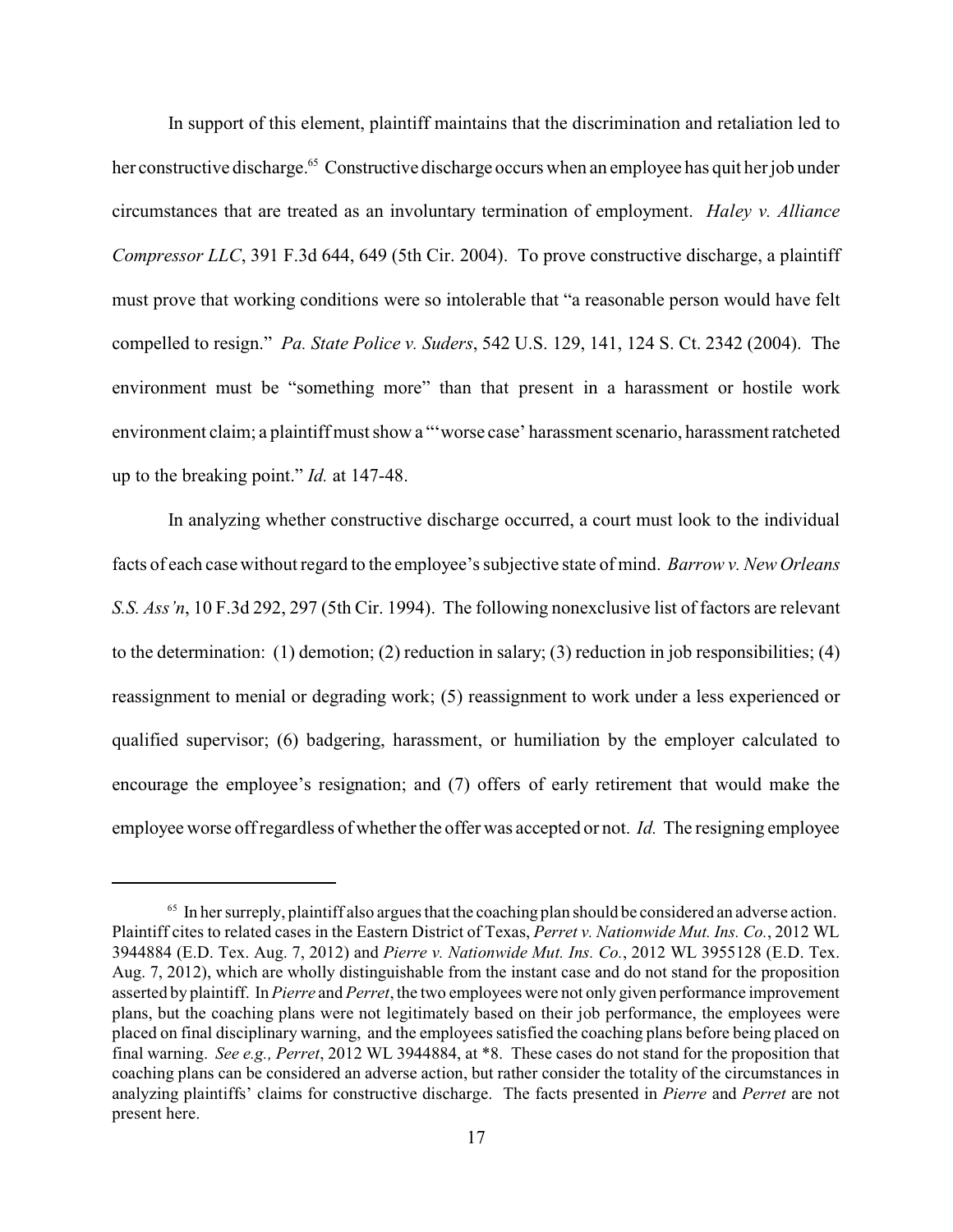bears the burden to prove constructive discharge. *Jurgens v. E.E.O.C.*, 903 F.2d 386, 390-91 (5th Cir. 1990).

Plaintiff does not argue that any of these factors existed, other than what she characterizes as harassing conduct in the form of the coaching plan, requests for performance reviews from other employees, and a job posting for a position equivalent to hers.<sup>66</sup> As discussed *supra*, these particular acts by Champion did not constitute a hostile work environment, much less the greater degree of harassment required to show constructive discharge. *Brown v. Kinney Shoe Corp.*, 237 F.3d 556, 566 (5th Cir. 2001). A reasonable employee would not have felt compelled to resign amidst these conditions. The coaching plan and meeting arose from performance concerns that developed before plaintiff took FMLA leave. Champion and her supervisor expressed confidence that plaintiff could continue to improve her performance and anticipated giving her an opportunity to do so.<sup>67</sup> Further, the timing of the coaching meeting occurred following plaintiff's leave because, on the day the meeting was originally scheduled, plaintiff took full-time FMLA leave with no advance notice. Regardless of the reason, receiving a performance plan upon her return does not amount to harassing conduct. *Haley*, 391 F.3d at 649 (in addition to other evidence, receiving "overly severe performance plan" the day she returned from FMLA leave did not support constructive discharge).

The job posting and requests for coworkers' evaluations of plaintiff's performance also do not create the type of intolerable working conditions giving rise to constructive discharge. Plaintiff

<sup>&</sup>lt;sup>66</sup> Plaintiff has submitted additional evidence regarding the experiences of a coworker, Adriana Herrera, in support of her constructive discharge and hostile work environment claims. The court does not find this evidence relevant to plaintiff's individual claims. *Septimus v. Univ. of Hous.*, 399 F.3d 601, 612 (5th Cir. 2005) (plaintiff's summary judgment evidence pertaining to other women, and not plaintiff, was irrelevant).

 $67$  Dkt. 17, App'x 1, Jines Dec.  $\P$ 7; Dkt. 20, App'x 7, GEN 1230 (email from Champion to Jines outlining disciplinary plan if plaintiff could not improve her performance on April 17, 2012 and stating that she "hopes this is not the path we are headed on" and that she "hope[s] Joan will turn her performance around and meet expectations.").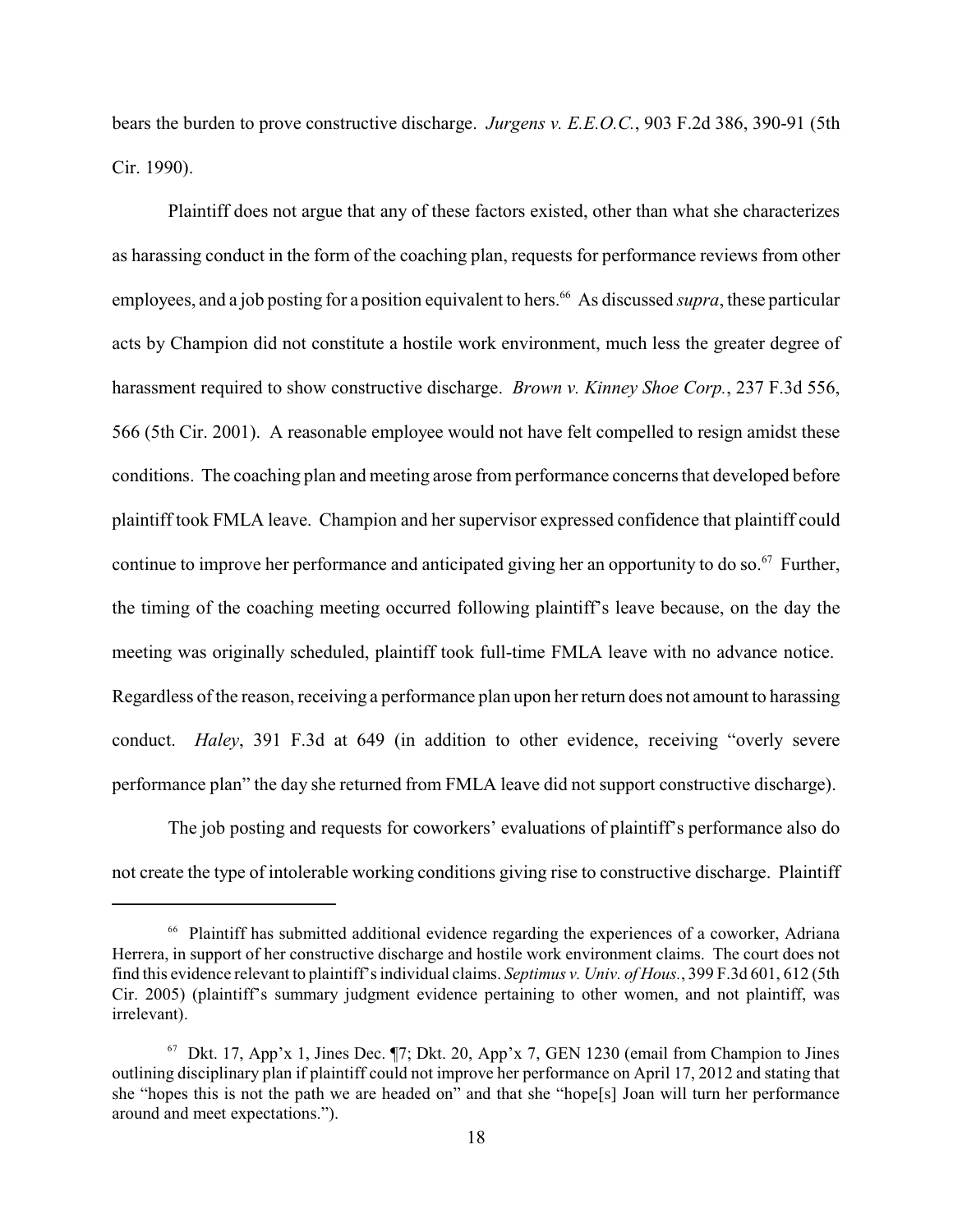subjectively believed that these actions were taken in an effort to terminate her employment; however, plaintiff admits she did not know whyChampion planned to hire a new employee and only assumed the job was for her position because it matched her job description.<sup>68</sup> If plaintiff had inquired into the reasons for the job posting or solicitation of performance reviews from other employees, instead of quitting after just three weeks back on the job, she would have learned her employer's intentions were not related to her disability or FMLA leave. "[A] reasonable employee who genuinely felt these working conditions were upsetting to the point of intolerable would have attempted resolution of these concerns before choosing to quit." *Id.* at 652. Plaintiff's subjective beliefs that her imminent termination was causally connected to her protected activity are insufficient to meet the "reasonable employee" standard. *Id.* (refusing to find constructive discharge even when employer expressed its intent to remove employee from her job while she was on leave because these actions were not so intolerable that a reasonable employee would be compelled to resign, rather it was plaintiff's subjective beliefs regarding defendants' motivations that she implies demonstrates that they were intending to fire her). Because plaintiff is unable to show a genuine issue of material fact that she was constructively discharged, her discrimination and retaliation claims must fail.

#### **C. FMLA Interference**

Plaintiff also asserts that defendants interfered with her FMLA rights by requiring her to perform work while she was on full-time leave. Defendants argue that any contact by Champion with plaintiff while she was on leave was de minimis and any work performed by plaintiff was done voluntarily, and not at the request of Champion. The FMLA entitles eligible employees up to 12 weeks of unpaid leave per year for certain medically-related reasons. 29 U.S.C. § 2612(a)(1). To ensure employers do not interfere with this entitlement, the FMLA makes it "unlawful for any

 $68$  Dkt. 17, App'x A, Smith Dep., pp. 281-283.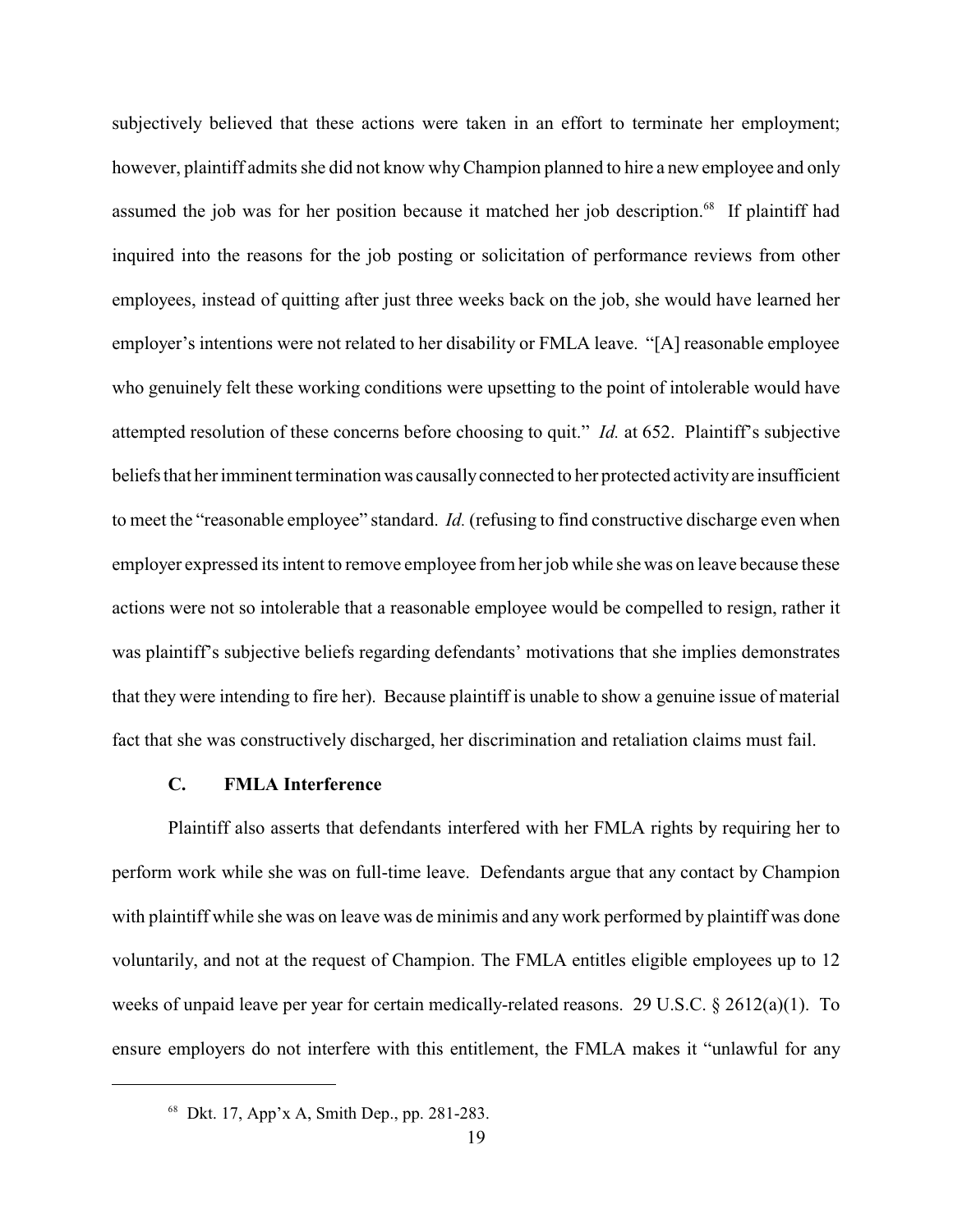employer to interfere with, restrain, or deny the exercise of or the attempt to excercise, any right provided." *Id.* § 2615(a)(1). The term "interfering with" includes "not only refusing to authorize FMLA leave, but discouraging an employee from using such leave." 29 C.F.R. § 825.220(b); *Bell v. Dallas Cnty.,* 432 F. App'x 330, 334 (5th Cir. 2011) (citation omitted).

Although the Fifth Circuit has not had an opportunity to address whether requiring an employee to perform work while on FMLA leave constitutes interference, other circuit courts have considered the issue. The general consensus among courts is that reasonable contact limited to inquiries about the location of files or passing along institutional or status knowledge will not interfere with an employee's FMLA rights; however, asking or requiring an employee to perform work while on leave can constitute interference. On the one hand, an employer's de minimis contacts with an employee while on leave does not necessarily materially interfere with the employee's leave. "[T]here is no right in the FMLA to be 'left alone'" or be completely relieved from responding to an employer's discrete inquiries. *O'Donnell v. Passport Health Communications, Inc.*, 561 F. App'x 212, 218 (3d Cir. 2014) ("de minimis contacts did not require [employee] to perform work to benefit the company and did not materially interfere with her leave"); *Sabourin v. Univ. of Utah*, 676 F.3d 950, 961 (10th Cir. 2012) ("[T]he University's request for materials from [the employee] was not an impermissible demand for work during FMLA leave. It was a request for a modest, unburdensome effort to enable [the employee's] work to be performed while he was on leave."). Accordingly, fielding occasional calls about one's job while on leave is a professional courtesy that does not abrogate or interfere with the exercise of an employee's FMLA rights. *Reilly v. Revlon, Inc.*, 620 F. Supp. 2d 524, 537 (S.D.N.Y. 2009); *see also Kesler v. Barris, Sott, Denn & Driker, P.L.L.C.*, 482 F. Supp. 2d 886, 910–11 (E.D. Mich. 2007) (occasional phone calls inquiring about files do not qualify as "interference" with FMLA leave). And, when limited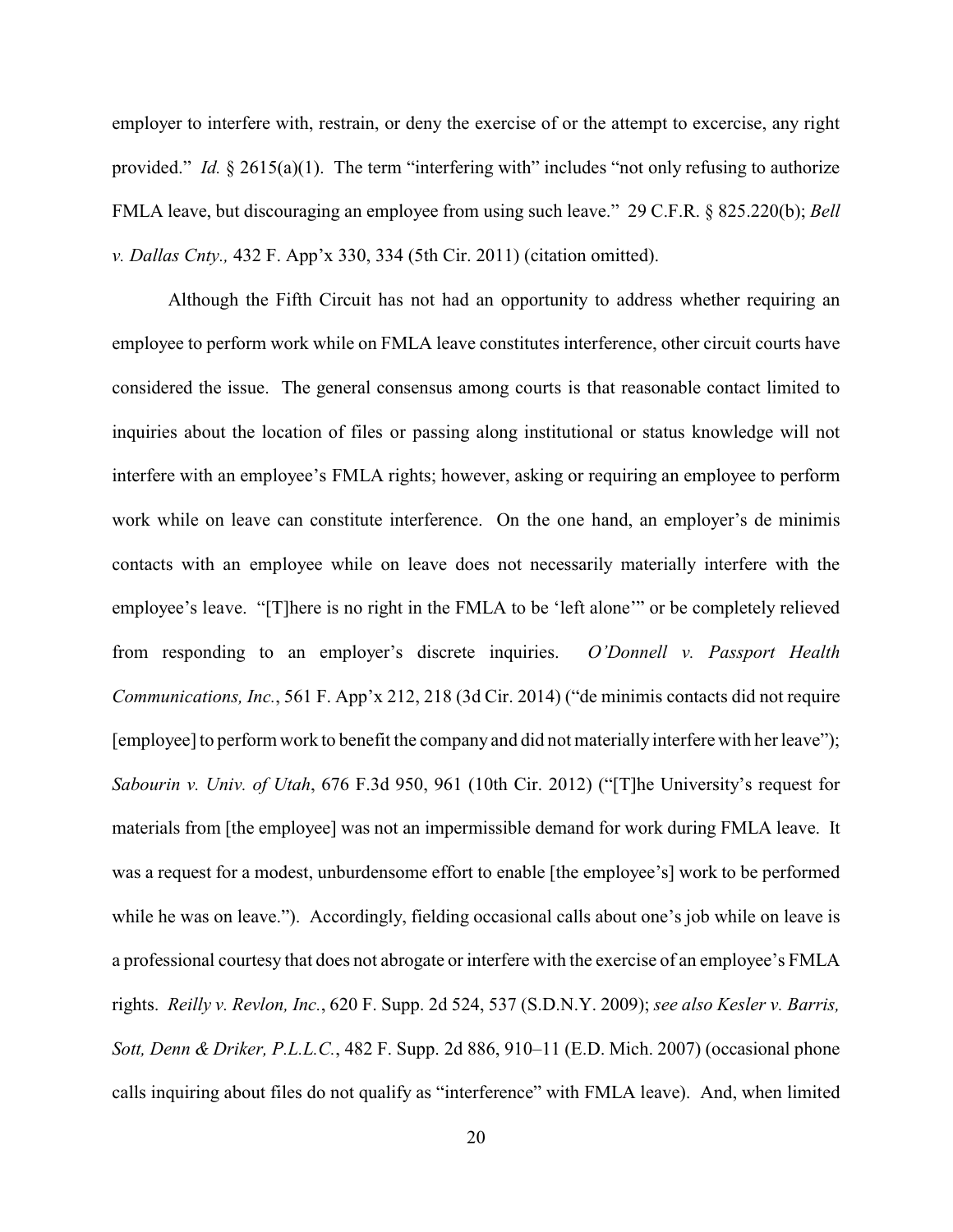to the scope of passing on institutional knowledge to new staff, or providing closure on completed assignments, employers do not violate the FMLA by making such calls. *Id.*

On the other hand, asking or requiring an employee to work while on leave can cross the line into interference. "[T]he ability to take FMLA leave is not conditioned upon the willingness of the employee to remain 'on call' to the employer. Of the many prerequisites to FMLA leave, the convenience of the employer is not one." *Sherman v. AI/FOCS, Inc*., 113 F. Supp. 2d 65, 70–71 (D. Mass. 2000) ("By essentially requiring Plaintiff to work while on leave . . . Defendant has 'interfered' with Plaintiff's attempts to take leave . . .."); *see also Arban v. West Publishing Corp*., 345 F.3d 390, 405 (6th Cir. 2003) (asking employee to perform work-related tasks while he was on medical leave interfered with his rights under the FMLA); *Franks v. Indian Rivers Mental Health Ctr.*, 2012 WL 4736444, at \*17 (N.D. Ala. Sept. 30, 2012).

Genon Services relies on *Elsayed v. University of Houston*, which held that to prevail on an interference claim, an employee must show either that she was denied her entitlement under the FMLA, she refrained from taking leave because of her employer's discouragement, or she returned from leave early based on her employer's conduct. *Elsayed v. Univ. of Hous.*, 2012 WL 2870699, at \*4 (S.D. Tex. Jul. 11, 2012). The court is not persuaded that a viable FMLA interference claim is limited to those instances. The plaintiff in *Elsayed* was not asked or required to perform work while she was on leave, making this case inapposite to the facts herein. "Interfering with" includes "not only refusing to authorize FMLA leave, but discouraging an employee from using such leave." 29 C.F.R. § 825.220(b). Byrequesting an employee work during FMLA leave, an employer not only discourages the employee from using such leave, but precludes her from using such leave during that period of time. In sum, the employer has failed to "respect" the employee's FMLA "entitlements."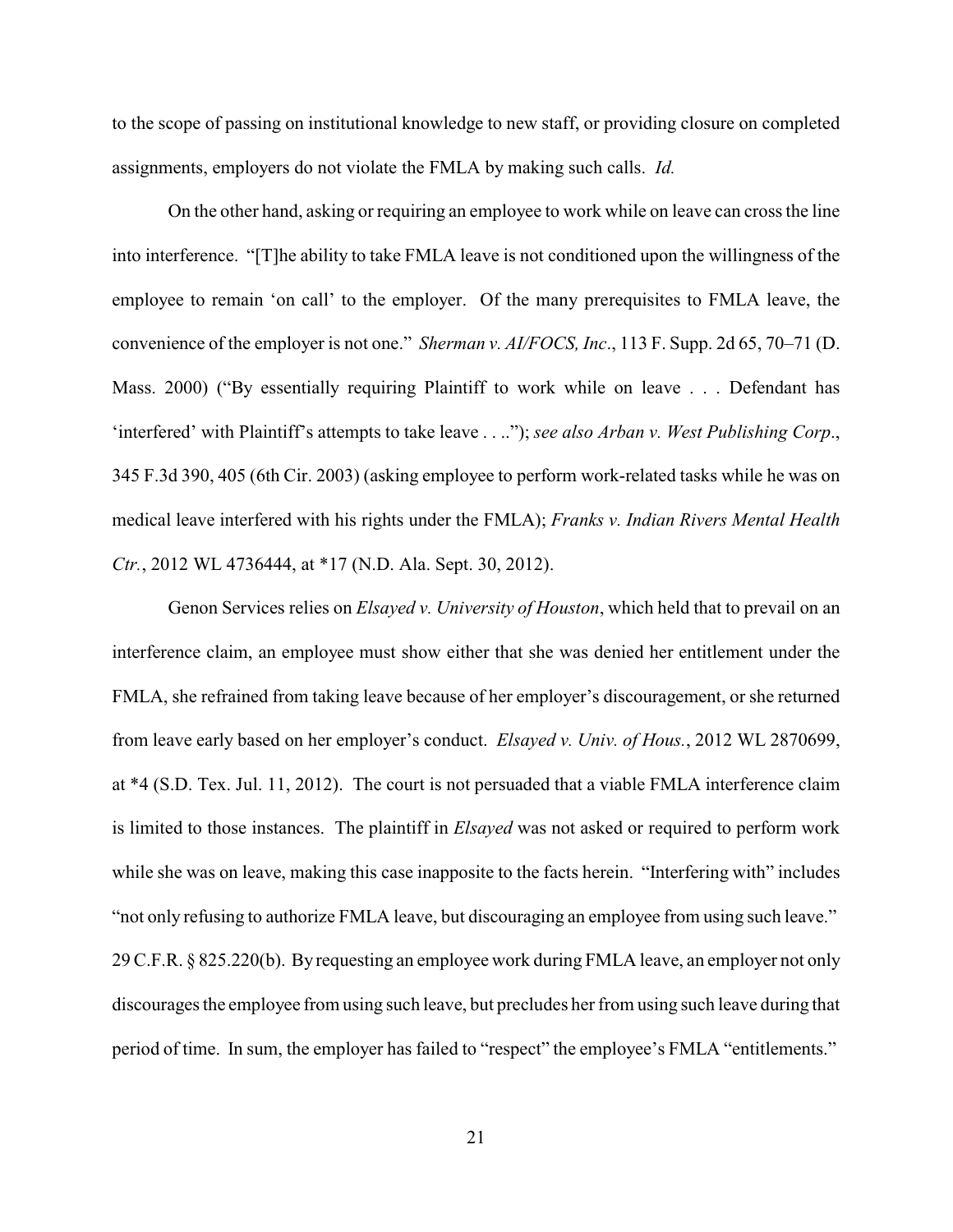*Bell v. Dallas Cnty.,* 432 F. App'x 330, 334 (5th Cir. 2011) (citing *Kauffman v. Fed. Express Corp.*, 426 F.3d 884, 885 (7th Cir. 2005)).

Here, defendants did not deny any of plaintiff's requested FMLA leave or refuse to reinstate her to her previous position upon her return from leave.<sup>69</sup> However, plaintiff avers that during her full-time FMLA leave, Champion continued assigning her work. Specifically, Champion asked her to update the case files that plaintiff was working on and complete a safety review project.<sup>70</sup> Plaintiff said that Champion also called her and requested that she personally deliver the safety review to the office.<sup>71</sup> Plaintiff claims to have worked 20-40 hours while on leave.<sup>72</sup> In addition to plaintiff's declaration, an email was also offered as evidence from plaintiff to Champion on May 2, 2012, stating that plaintiff had "updated the Safety Review last night based on your changes" and Champion thanked plaintiff for dropping of the files.<sup>73</sup> While Champion disputes that she asked plaintiff to do work or deliver the files to the office, this only creates a genuine issue of material fact precluding summary judgment on plaintiff's FMLA interference claim.

Defendants also dispute that plaintiff's FMLA interference claim can withstand summary judgment because, even if interference occurred, plaintiff has failed to show that she was prejudiced or damaged by the interference. To sustain a FMLA interference claim, plaintiff must establish that she "has been prejudiced by the violation in some way." *Ragsdale v. Wolverine World Wide, Inc.*, 535 U.S. 81, 89, 122 S. Ct. 1155 (2002). In order to prove prejudice by an FMLA violation, plaintiff

<sup>70</sup> Dkt. 20, App'x B, Smith Dec.  $\P$ [14-15.

 $I^1$  *Id.* 

 $72$  *Id.* 

<sup>&</sup>lt;sup>69</sup> *Id.* at p. 92.

 $73$  Dkt. 20, App'x 6, SS 00024.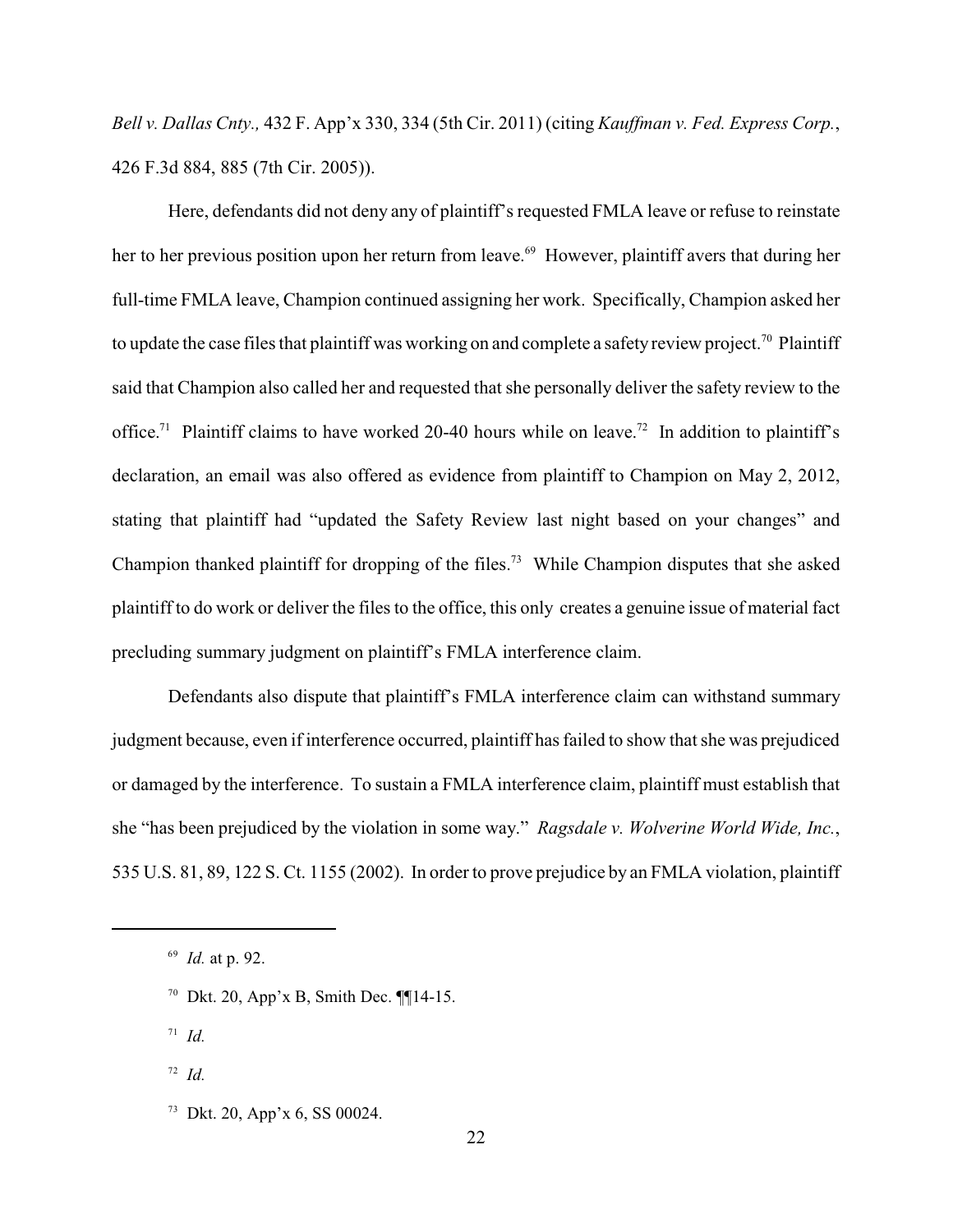must demonstrate some harm remediable by either damages or equitable relief, as provided by the FMLA. *Evans v. Books-A-Million*, 762 F.3d 1288, 1296 (11th Cir. 2014). Relevant here, plaintiff must show that she is entitled to damages, for instance "any wages, salary, employment benefits, or other compensation denied or lost . . . by reason of the violation." 29 U.S.C. § 2617(a)(1)(A).

In her complaint, plaintiff seeks "actual damages," "back pay," and "front pay." Dkt. 1, p. 14. Further, while plaintiff has inartfully responded to defendants' challenge to plaintiff's proof of prejudice, plaintiff does maintain that "the amount of Smith-Schrenk's damages, whether nominal, actual, emotional, and/or other damages for the interference with her rights and the benefits she was entitled to under the law, are fact issues inappropriate for resolution at the summary judgment stage." Dkt. 27, p. 7. Here, a factual dispute exists regarding whether plaintiff was required to work while on unpaid leave, and therefore, either lost compensation or suffered other damages as a result of the alleged FMLA interference.<sup>74</sup> Thus, defendants' motion for summary judgment is denied with respect to plaintiff's FMLA interference claim.

### **D. Integrated Enterprise**

Genon Energy was the parent company of Genon Services at times relevant to this dispute, and it moves for summary judgment, arguing that it was not plaintiff's employer, and therefore, cannot be liable for any ADA or FMLA violations of Genon Services. Dkt. 19. Plaintiff counters that Genon Energy and Genon Services operated as an integrated business enterprise and employees of both companies took discriminatory and retaliatory action. Because the only remaining claim following the analysis of Genon Services's motion for summary judgment is plaintiff's FMLA interference claim, the court will only evaluate Genon Energy's employment status as it relates to

Dkt. 17, App'x 2, p. 21; *id.*, App'x 3, p. 42. 74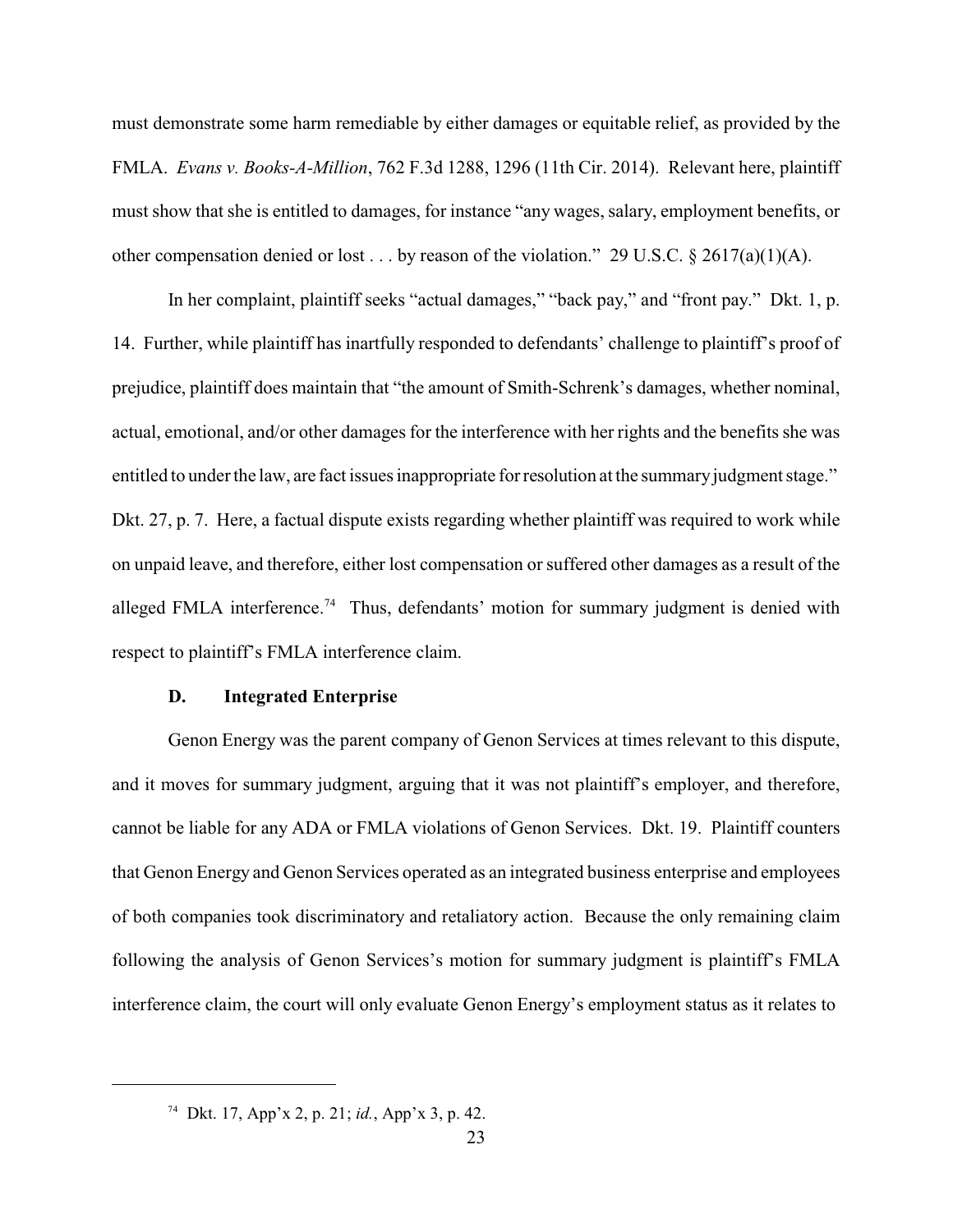plaintiff's claim of FMLA interference, specifically Champion requiring plaintiff to do work while on FMLA leave.

The FMLA defines the term "employer" to include "any person who acts, directly or indirectly, in the interest of an employer to any of the employees of such employer." 29 U.S.C. §  $2611(4)(A)(ii)(I)$ . The Fifth Circuit considers Fair Labor Standard Act jurisprudence when interpreting the boundaries of the term "employer" under the FMLA. *Modica v. Taylor*, 465 F.3d 174, 186 (5th Cir. 2006) (noting the similarity of the definitions of "employer" under the FMLA and the FLSA).

To determine whether a parent corporation and its subsidiary may be regarded as a "single employer," the court should consider (1) interrelation of operations, (2) centralized control of labor or employment decisions, (3) common management, and (4) common ownership or financial control. *Trevino v. Celanese Corp.*, 701 F.2d 397, 404 (5th Cir. 1983). The Fifth Circuit has instructed, however, that the analysis should "ultimately focus on the question whether the parent corporation was a final decision-maker in connection with the employment matters underlying the litigation, . . . and all four factors are examined only as they bear on this precise issue." *Lusk v. Foxmeyer Health Corp.*, 129 F.3d 773, 777 (5th Cir. 1997) (citations omitted). In other words, the court must determine "whether the parent corporation was so involved in the daily employment decisions of the subsidiary as to justify treating the two corporations as a single employer." *Id.* at n.3 (citations omitted). "Suitable evidence of centralized labor and employment decisions includes parental control of hiring, firing, promoting, paying, transferring, or supervising employees of the subsidiary." *Id.* at 780 n.8 (citing *Johnson v. Flowers Indus., Inc.*, 814 F.2d 978, 982 (4th Cir. 1987)). There is a strong presumption that a parent corporation is not the employer of its subsidiary's employees. *Id.* at 778. Plaintiff bears the burden of proving that Genon Energy was her employer. *Coleman v. FFE*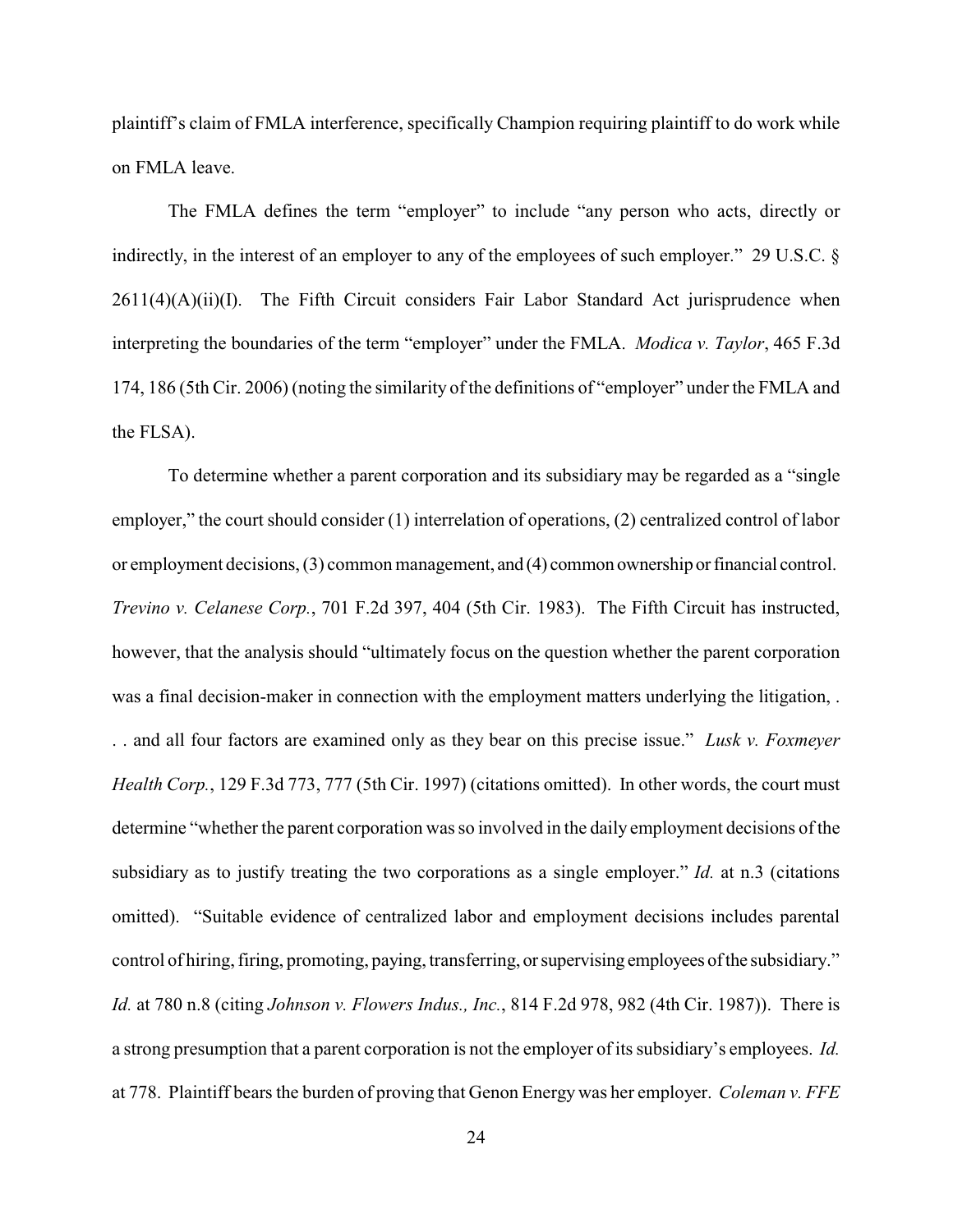*Transp. Services, Inc.*, 2013 WL1914932, at \*5 (N.D. Tex. May9, 2013); *Artis v. Asberry*, 2012 WL 5031196, at \*3 (S.D. Tex. Oct. 16, 2012).

In this case, plaintiff has not offered sufficient evidence to create a genuine issue of material fact overcoming the strong presumption that a parent company will not be held responsible for the acts of its subsidiary's employees. The evidence shows that Genon Services hired plaintiff, managed her payroll and tax records, employed all the employees implicated in plaintiff's allegations, and was referenced as plaintiff's employer in her performance reviews.<sup>75</sup> While the nature of Genon Services's operations are not clear, it is clear based on the current record that Genon Energy was the parent company to 89 subsidiaries and Genon Services managed several employees (including those involved in Human Resources and the E&C Department).<sup>76</sup> Ultimately, though, plaintiff has not demonstrated how Genon Energy was involved in the relevant employment decisions at issue in this case. Therefore, the court finds that Genon Energy was not plaintiff's employer and grants its motion for summary judgment.

<sup>&</sup>lt;sup>75</sup> Dkt. 19, App'x A.

<sup>&</sup>lt;sup>76</sup> Dkt. 19, App'x A, Declaration of Karen Morrison, ¶¶2-3